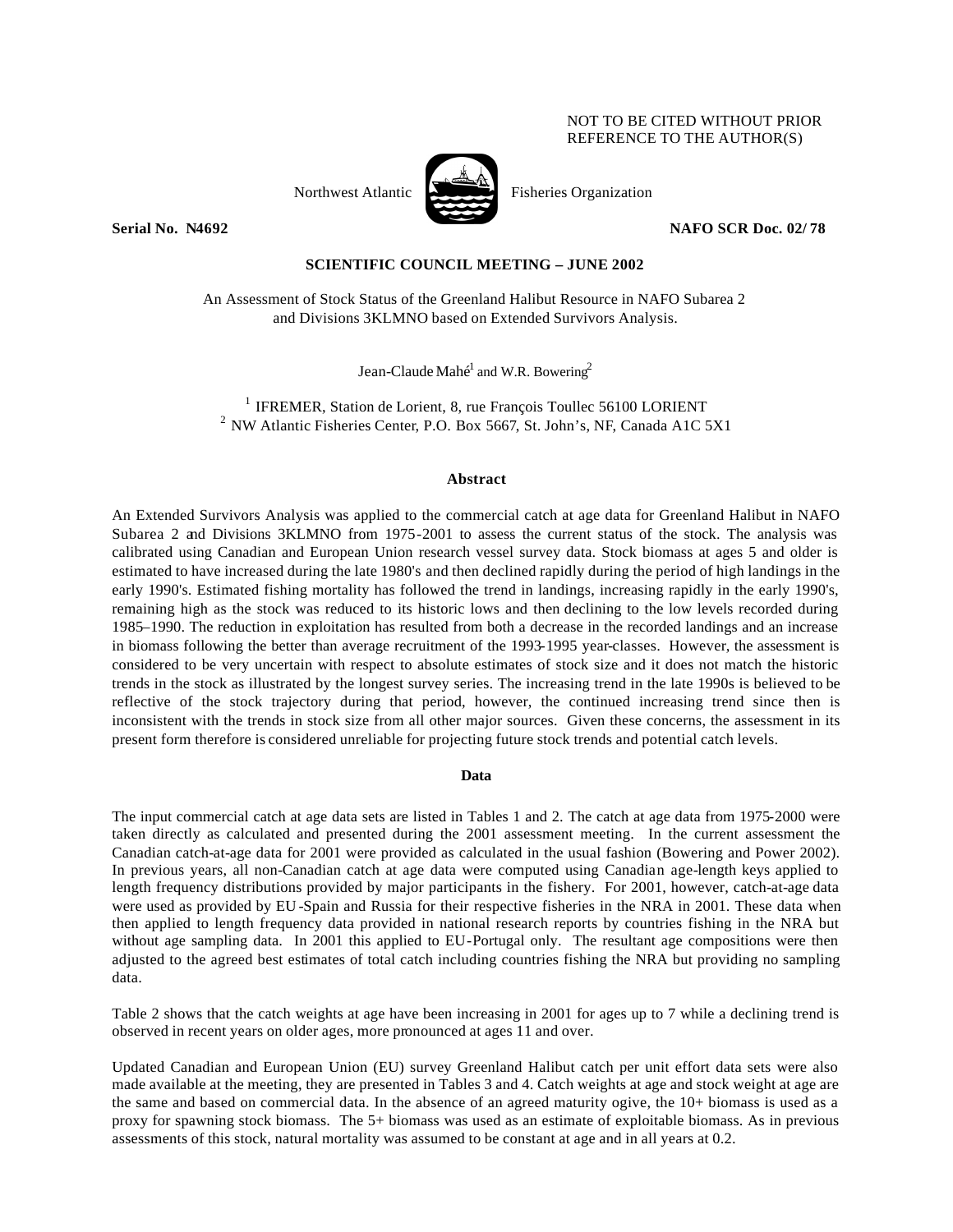## **An XSA assessment of Greenland Halibut in Subarea 2 and Divisions 3KLMNO**

The details of the methodology of the Extended Survivor Analysis (Shepherd, 1999; Darby and Flatman, 1994) was described in detail in the 2000 assessment document (Darby and Mahé, 2000) and therefore won't be repeated here.

A full investigation of the possible formulation was conducted in 2000 and 2001 (Darby and Mahé, 2000, Mahé and Bowering, 2001). For the 2002 assessment, a first analysis was conducted on the basis of the 2001 assessment settings. The results of this first analysis showed increases in the trends of catchability of both cpues data at older ages and an increase in the retrospective pattern of underestimating biomass and over estimating F in the last year. In view of the residuals patterns, the assessment seemed to be driven mostly by the cpue at ages 4 to 6 from the Canadian survey, less noisy and given most weight due to the inverse variance weighting. In order to balance the contribution of all fleets data, the minimum S.E. threshold used in the weighing was set to a higher value (S.E. of 1.0 instead of 0.5). The results showed some improvement in the retrospective pattern in the last year (Figure 1).

Therefore the final model was fitted with catchability constant in time at all ages, independent of age for ages 1-11 and, for each fleet, constrained at ages 12 and 13 to the value estimated at age 11. A fishing mortality shrinkage constraint was imposed such that the terminal populations in the final year were shrunk towards the average of the preceding five years and at the oldest age, to the two penultimate ages. The log standard error weight for the fishing mortality means was set at 0.5, and the minimum standard error threshold at 1.0. The tuning indices were the Canadian survey in Divisions 2J and 3K and the EU survey in division 3M. The Canadian survey was split in two periods, 1978-1988 and 1989-2001 to account for a shift in catchability observed in the previous screening analysis.

The log catchability estimates, the associated standard errors and the log catchability residuals for the two Canadian survey periods and the EU survey are given in Tables 5 b-c. The log catchability residuals are plotted in Figures 2 and 3.

The log standard errors of catchability, approximations to the coefficient of variation of the original data, are high, generally above 0.5 (50%) except for ages 4 to 6 in the Canadian survey. They are above 1.0 for ages 11 and older in the recent part of the Canadian survey and the EU survey. This indicates a poor model fit. The details of the estimation of survivors by fleet are given in tables 5d. With the high S.E. threshold value, both surveys are given equal weights in the estimation of survivors up to age 11. For most ages, the estimates are relatively consistent. At ages 4 and 5, the F shrinkage estimates are high as a consequence of the recent increase of fishing mortality at those ages in 2001.

The results of this assessment are given in tables 6, 7 and 8. There is a retrospective pattern to under estimate population size and under estimate fishing mortality (figure 1). The recent levels of exploitable biomass have been revised upward and the levels of fishing mortality downward. In view of the trends in catchability residuals, the general high standard errors of the estimates, the results of this assessment are still considered to be indicative of trends recent stock dynamics rather than providing absolute estimates of stock size and fishing mortality. Figure 4 illustrates the estimated stock trends and Figure 5, the stock and recruitment plot using the 10+ biomass as a proxy for spawning stock biomass (SSB).

Stock biomass at ages 5 and older is estimated to have increased during the late 1980's and then declined rapidly during the period of high landings in the early 1990's. Estimated fishing mortality has followed the trend in landings, increasing rapidly in the early 1990's, remaining high as the stock was reduced to its historic lows and then declining to the low levels recorded during 1985–1990. The reduction in exploitation has resulted from both a decrease in the recorded landings and an increase in biomass following the above average recruitment of the 1993-1995 yearclasses.

Based on this assessment the stock biomass is estimated to be close to its historically highest level. However, the assessment is noisy and the data have been manipulated to meet model assumptions. Recent absolute point estimates are therefore uncertain.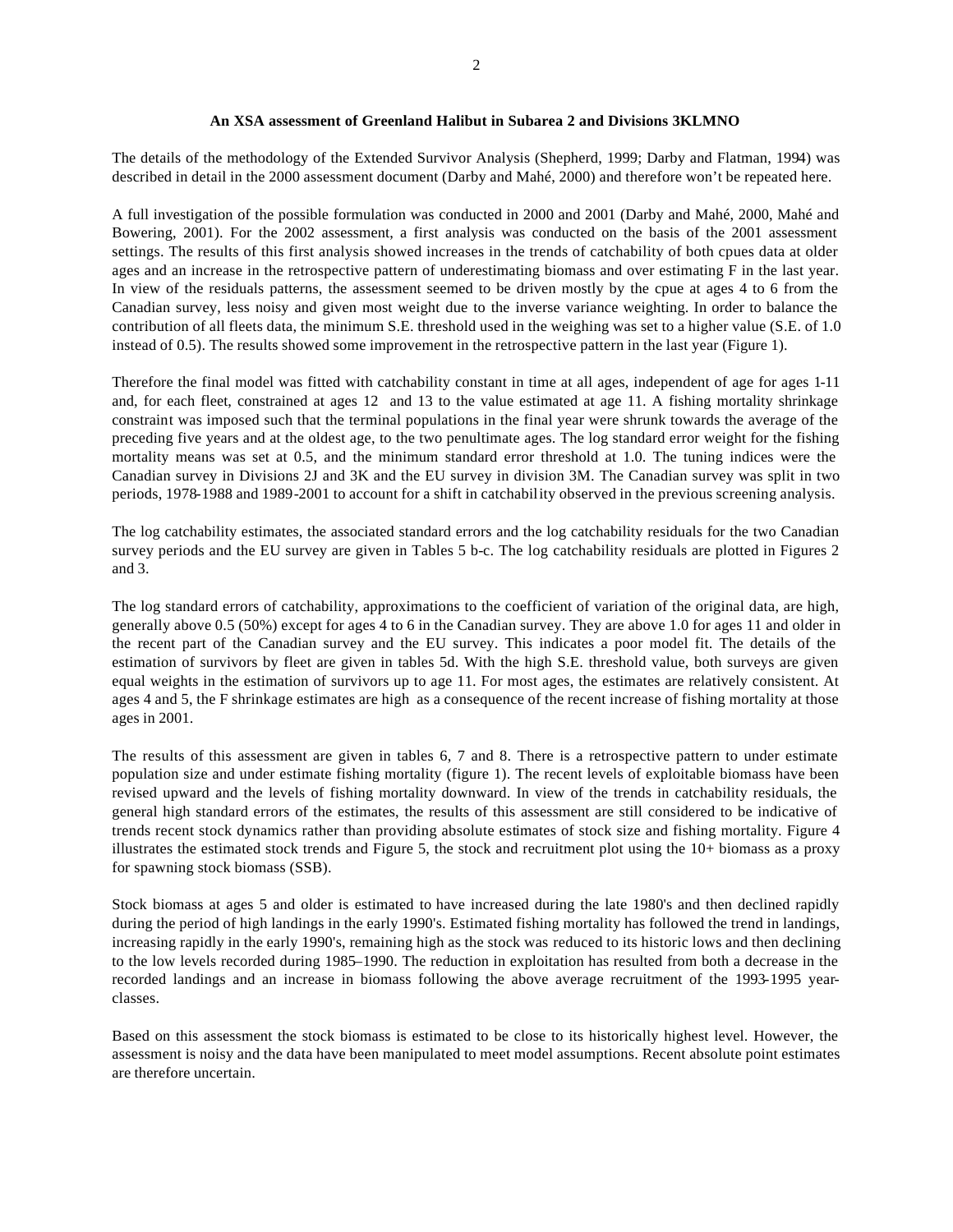#### **Summary and Conclusions**

The results of the XSA indicate that this resource began an increasing trend in the mid-1990s which was consistent with the commercial CPUE and most survey indices during the period. The increase was propagated by the presence of strong recruitment from the 1993-95 year-classes. Although the absolute level of fishing mortality was unknown, in recent assessments it was considered to be relatively low and at a level that would allow rebuilding. As a result these year-classes were anticipated to contribute substantially to the catches during 2000-2002 and accelerate continued improvement in the stock as they progressed through the population. In the current XSA assessment there was substantial uncertainty in the abundance of the strong year-classes, since these year-classes do not appear to have contributed to the catches in proportions expected. The continuing positive trend in the biomass from XSA after 1999 was largely inconsistent with the major stock size indicators observed. It was therefore considered imprudent to formulate any projections from this assessment. Furthermore, it is now uncertain as to whether the fishing mortality in recent years was as low as previously thought.

From this assessment, concerns are raised about the impact of the changes in the construction of the total catch at age matrix in 2001. Future investigation should be aimed at analysing the impact of the use of different age length keys in the construction of the catch at age matrix. The change in the method used for computing the 2001 catch at age could have the most important effect on the change in the estimated catch weights at age.

#### **References**

- BOWERING, W.R. and W.B. BRODIE. 2000. Calculation of catch ata age for commercially caught Greenland halibut in NAFO Subarea 2 and Divisions 3KLMNO during 1975-99 with particular emphasis on construction of the catch at age matrix since 1989. NAFO SCR Doc. 00/24, Ser. No. N4253, 25p.
- BRODIE, W.B. and D. POWER. 2002. The Canadian Fishery for Greenland Halibut in Subarea 2 + Divisions 3KLMNO, with Emphasis on 2001. NAFO SCR Doc. 02/39, Ser. No. N4650, 13p.
- DARBY, C.D., and S. FLATMAN. 1994. Virtual Population Analysis: Version 3.1 (Windows/Dos) user guide. Info. Tech. Ser., MAFF Direct. Fish. Res., Lowestoft, (1): 85pp.
- DARBY, C.D., and J.C. MAHE, 2000. An analysis of stock status of the Greenland Halibut in Subarea 2 and Divisions 3KLMNO based on Extended Survivors Analysis**.** . *NAFO SCR Doc.* 00/53, Serial No. 4286, 25p.
- MAHE J. C. and W.R. BOWERING, 2001. An Assessment of Stock Status of the Greenland HalibutResource in NAFO Subarea 2 and Divisions 3KLMNO based on Extended Survivors Analysis.*NAFO SCR Doc.* 01/80, Serial No. 4459, 18p.
- SHEPHERD, J. G. 1999. Extended survivors analysis: An improved method for the analysis of catch-at-age data and abundance indices ICES Journal of Marine Science Vol. 56, No. 5, October 1999, pp. 584-591.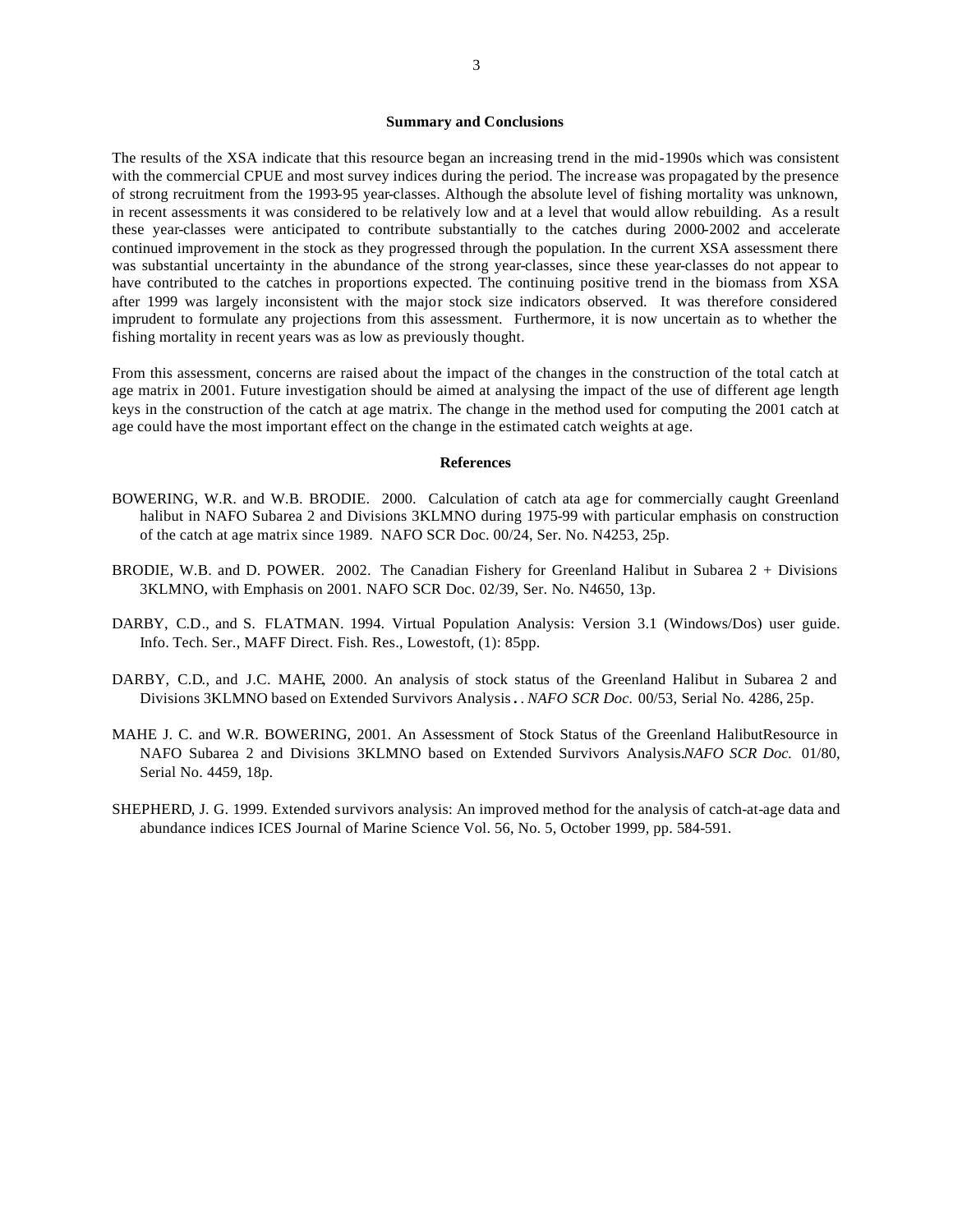|                 |       |       |       |       | Year     |       |          |       |       |
|-----------------|-------|-------|-------|-------|----------|-------|----------|-------|-------|
| <u>Aae</u>      | 1975  | 1976  | 1977  | 1978  | 1979     | 1980  | 1981     | 1982  | 1983  |
|                 | 0     | 0     | 0     | 0     | 0        | 0     | $\Omega$ | 0     | 0     |
|                 | 0     | 0     | 0     | 0     | 0        | 0     | 0        | 0     | 0     |
| 31              | 0     | 0     | 0     | 0     | 0        | 0     | 0        | 0     | 0     |
| 4               | 0     | 0     | 0     | 0     | $\Omega$ | 0     | 0        | 0     | 0     |
| 5               | 334   | 17    | 534   | 2982  | 2386     | 209   | 863      | 269   | 701   |
| 6               | 2819  | 610   | 5012  | 8415  | 8727     | 2086  | 4517     | 2299  | 3557  |
|                 | 5750  | 3231  | 10798 | 8970  | 12824    | 9150  | 9806     | 6319  | 9800  |
| 8               | 4956  | 5413  | 7346  | 7576  | 6136     | 9679  | 11451    | 5763  | 7514  |
| 9               | 3961  | 3769  | 2933  | 2865  | 1169     | 5398  | 4307     | 3542  | 2295  |
| 10 <sub>l</sub> | 1688  | 2205  | 1013  | 1438  | 481      | 3828  | 890      | 1684  | 692   |
| 11              | 702   | 829   | 220   | 723   | 287      | 1013  | 256      | 596   | 209   |
| 12              | 135   | 260   | 130   | 367   | 149      | 128   | 142      | 256   | 76    |
| 13 <sup>1</sup> | 279   | 101   | 116   | 222   | 143      | 53    | 43       | 163   | 106   |
| +ap             | 288   | 53    | 84    | 258   | 284      | 27    | 69       | 191   | 175   |
| <b>Total Nb</b> | 20912 | 16488 | 28186 | 33816 | 32586    | 31571 | 32344    | 21082 | 25125 |
| Landings (t)    | 28814 | 24611 | 32048 | 39070 | 34104    | 32867 | 30754    | 26278 | 27861 |

Table 1. Catch numbers at age and total landings for Greenland Halibut in Subarea 2 and Divisions 3KLMNO.

|                 |             |          |       |       | Year  |       |       |       |       |
|-----------------|-------------|----------|-------|-------|-------|-------|-------|-------|-------|
| <u>Aae</u>      | 1984        | 1985     | 1986  | 1987  | 1988  | 1989  | 1990  | 1991  | 1992  |
|                 | 0           | 0        | 0     | 0     | 0     | 0     | 0     | 0     | 0     |
| 2               | $\mathbf 0$ | $\Omega$ | 0     | 0     | 0     | 0     | 0     | 0     | 0     |
| 3               | 0           | $\Omega$ | 0     | 0     | 0     | 0     | 0     | 0     | 0     |
| 4               | 0           | 0        | 0     | 0     | 0     | 0     | 95    | 220   | 1064  |
| 5               | 902         | 1983     | 280   | 137   | 296   | 181   | 1102  | 2862  | 4180  |
| 6               | 2324        | 5309     | 2240  | 1902  | 3186  | 1988  | 6758  | 7756  | 10922 |
|                 | 5844        | 5913     | 6411  | 11004 | 8136  | 7480  | 12632 | 13152 | 20639 |
| 8               | 7682        | 3500     | 5091  | 8935  | 4380  | 4273  | 7557  | 10796 | 12205 |
| 9               | 4087        | 1380     | 1469  | 2835  | 1288  | 1482  | 4072  | 7145  | 4332  |
| 10              | 1259        | 512      | 471   | 853   | 465   | 767   | 2692  | 3721  | 1762  |
| 11              | 407         | 159      | 244   | 384   | 201   | 438   | 1204  | 1865  | 1012  |
| 12              | 143         | 99       | 140   | 281   | 105   | 267   | 885   | 1216  | 738   |
| 13              | 106         | 87       | 70    | 225   | 107   | 145   | 434   | 558   | 395   |
| +ap             | 183         | 86       | 117   | 349   | 129   | 71    | 318   | 422   | 335   |
| <b>Total Nb</b> | 22937       | 19028    | 16533 | 26905 | 18293 | 17092 | 37749 | 49713 | 57584 |
| Landings (t)    | 26711       | 20347    | 17976 | 32442 | 19215 | 20034 | 47454 | 65008 | 63193 |

|                 |       |       |       |       | Year  |       |          |       |          |
|-----------------|-------|-------|-------|-------|-------|-------|----------|-------|----------|
| <u>Aae</u>      | 1993  | 1994  | 1995  | 1996  | 1997  | 1998  | 1999     | 2000  | 2001     |
|                 | 0     | 0     | 0     | 0     | 0     | 0     | $\Omega$ | 0     | $\Omega$ |
| $\mathbf{2}$    | 0     | 0     | 0     | 0     | 0     | 0     | 0        | 0     | 41       |
| 3               | 0     | 0     | 0     | 0     | 0     | 0     | 0        | 0     | 201      |
|                 | 1010  | 5395  | 323   | 190   | 335   | 552   | 297      | 271   | 846      |
| 5               | 9570  | 16500 | 1352  | 1659  | 1903  | 3575  | 2149     | 2029  | 3683     |
| 61              | 15928 | 15815 | 2342  | 5197  | 4169  | 5407  | 5625     | 12583 | 11931    |
|                 | 17716 | 11142 | 3201  | 6387  | 7544  | 5787  | 8611     | 21175 | 15295    |
| 8               | 11918 | 6739  | 2130  | 1914  | 3215  | 3653  | 3793     | 3299  | 5871     |
| 9               | 4642  | 3081  | 1183  | 956   | 1139  | 1435  | 1659     | 973   | 1598     |
| 10 <sub>l</sub> | 1836  | 1103  | 540   | 504   | 606   | 541   | 623      | 528   | 680      |
| 11              | 1055  | 811   | 345   | 436   | 420   | 377   | 343      | 368   | 573      |
| 12              | 964   | 422   | 273   | 233   | 246   | 161   | 306      | 203   | 375      |
| 13 <sup>1</sup> | 401   | 320   | 251   | 143   | 137   | 92    | 145      | 129   | 287      |
| +ap             | 182   | 215   | 201   | 89    | 89    | 51    | 151      | 104   | 234      |
| <b>Total Nb</b> | 65222 | 61543 | 12141 | 17708 | 19803 | 21631 | 23702    | 41662 | 41615    |
| Landings (t)    | 62455 | 51029 | 15272 | 18840 | 19858 | 19946 | 24226    | 34177 | 38232    |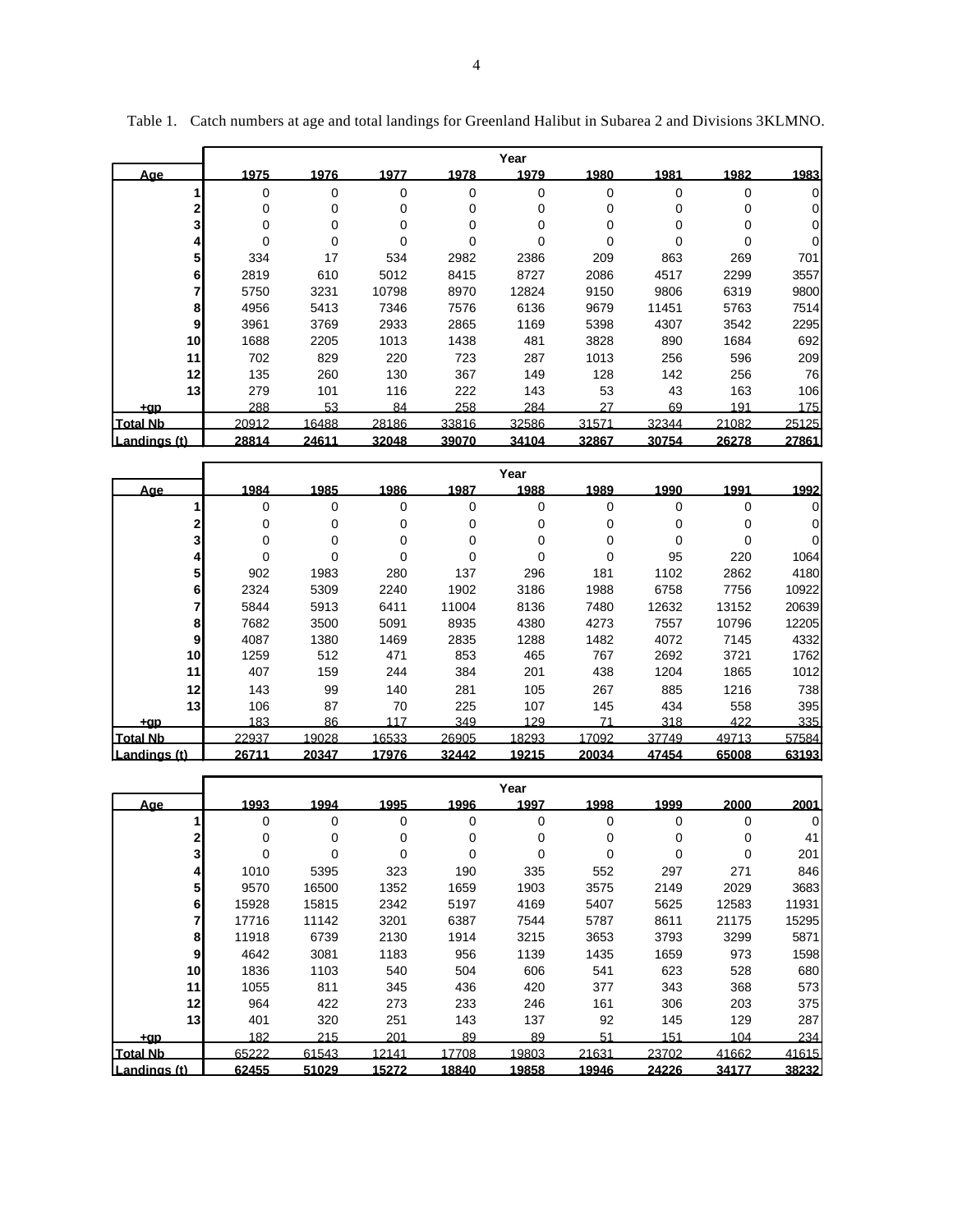|                 |            |          |       |       | Year  |       |          |          |                |
|-----------------|------------|----------|-------|-------|-------|-------|----------|----------|----------------|
| Aae             | 1975       | 1976     | 1977  | 1978  | 1979  | 1980  | 1981     | 1982     | 1983           |
|                 | 0          | $\Omega$ | 0     | 0     | 0     | 0     | $\Omega$ | $\Omega$ | $\overline{0}$ |
| $\overline{2}$  | 0          | 0        | 0     | 0     | 0     | 0     | 0        | $\Omega$ | $\overline{0}$ |
| 3               | 0.126      | 0.126    | 0.126 | 0.126 | 0.126 | 0.126 | 0.126    | 0.126    | 0.126          |
| 4               | 0.244      | 0.244    | 0.244 | 0.244 | 0.244 | 0.244 | 0.244    | 0.244    | 0.244          |
|                 | 5<br>0.609 | 0.609    | 0.609 | 0.609 | 0.609 | 0.514 | 0.392    | 0.525    | 0.412          |
|                 | 6<br>0.76  | 0.76     | 0.76  | 0.76  | 0.76  | 0.659 | 0.598    | 0.684    | 0.629          |
| 7               | 0.955      | 0.955    | 0.955 | 0.955 | 0.955 | 0.869 | 0.789    | 0.891    | 0.861          |
|                 | 8<br>1.19  | 1.19     | 1.19  | 1.19  | 1.19  | 1.05  | 0.985    | 1.13     | 1.18           |
| 9               | 1.58       | 1.58     | 1.58  | 1.58  | 1.58  | 1.15  | 1.24     | 1.4      | 1.65           |
| 10 <sup>1</sup> | 2.21       | 2.21     | 2.21  | 2.21  | 2.21  | 1.26  | 1.7      | 1.79     | 2.23           |
| 11              | 2.7        | 2.7      | 2.7   | 2.7   | 2.7   | 1.57  | 2.46     | 2.38     | 3.01           |
| 12              | 3.37       | 3.37     | 3.37  | 3.37  | 3.37  | 2.71  | 3.51     | 3.47     | 3.96           |
| 13              | 3.88       | 3.88     | 3.88  | 3.88  | 3.88  | 3.12  | 4.79     | 4.51     | 5.06           |
| <u>tap</u>      | 5.764      | 5.144    | 5.992 | 5.894 | 6.077 | 5.053 | 7.426    | 7.359    | 7.061          |

Table 2. Catch weights at age for Greenland Halibut in Subarea 2 and Divisions 3KLMNO.

**r** 

|     |                 |       |       |       |       | Year  |       |       |       |       |
|-----|-----------------|-------|-------|-------|-------|-------|-------|-------|-------|-------|
|     | <u>Aae</u>      | 1984  | 1985  | 1986  | 1987  | 1988  | 1989  | 1990  | 1991  | 1992  |
|     |                 | 0     | 0     | 0     | 0     | 0     | 0     | 0     | 0     | 0     |
|     | 2               | 0     | 0     | 0     | 0     | 0     | 0     | 0     | 0     | 0     |
|     | 3               | 0.126 | 0.126 | 0.126 | 0.126 | 0.126 | 0.126 | 0.09  | 0.126 | 0.175 |
|     |                 | 0.244 | 0.244 | 0.244 | 0.244 | 0.244 | 0.244 | 0.181 | 0.244 | 0.289 |
|     | 51              | 0.377 | 0.568 | 0.35  | 0.364 | 0.363 | 0.4   | 0.338 | 0.383 | 0.43  |
|     | 6               | 0.583 | 0.749 | 0.584 | 0.589 | 0.569 | 0.561 | 0.546 | 0.592 | 0.577 |
|     |                 | 0.826 | 0.941 | 0.811 | 0.836 | 0.805 | 0.767 | 0.766 | 0.831 | 0.793 |
|     | 8               | 1.1   | 1.24  | 1.1   | 1.16  | 1.163 | 1.082 | 1.119 | 1.228 | 1.234 |
|     | 9               | 1.46  | 1.69  | 1.58  | 1.59  | 1.661 | 1.657 | 1.608 | 1.811 | 1.816 |
|     | 10 <sup>1</sup> | 1.94  | 2.24  | 2.12  | 2.13  | 2.216 | 2.237 | 2.173 | 2.461 | 2.462 |
|     | 11              | 2.63  | 2.95  | 2.89  | 2.82  | 3.007 | 2.997 | 2.854 | 3.309 | 3.122 |
|     | 12 <sup>1</sup> | 3.49  | 3.71  | 3.89  | 3.6   | 3.925 | 3.862 | 3.731 | 4.142 | 3.972 |
|     | 13              | 4.49  | 4.85  | 4.95  | 4.63  | 5.091 | 4.919 | 4.691 | 5.333 | 5.099 |
| +ap |                 | 7.016 | 7.01  | 7.345 | 6.454 | 7.164 | 6.37  | 6.391 | 7.081 | 6.648 |

l,

|                 | Year  |          |       |       |       |             |          |             |                |
|-----------------|-------|----------|-------|-------|-------|-------------|----------|-------------|----------------|
| <u>Aae</u>      | 1993  | 1994     | 1995  | 1996  | 1997  | 1998        | 1999     | 2000        | 2001           |
|                 | 0     | 0        | 0     | 0     | 0     | 0           | 0        | $\mathbf 0$ | $\overline{0}$ |
| 2               | 0     | $\Omega$ | 0     | 0     | 0     | $\mathbf 0$ | $\Omega$ | $\Omega$    | 0.172          |
| 3               | 0.134 | 0.08     | 0.08  | 0.161 | 0.12  | 0.119       | 0.176    | $\Omega$    | 0.273          |
| 41              | 0.232 | 0.196    | 0.288 | 0.242 | 0.206 | 0.228       | 0.253    | 0.254       | 0.377          |
| 51              | 0.368 | 0.33     | 0.363 | 0.36  | 0.336 | 0.373       | 0.358    | 0.346       | 0.509          |
| 61              | 0.547 | 0.514    | 0.531 | 0.541 | 0.489 | 0.543       | 0.533    | 0.524       | 0.681          |
|                 | 0.809 | 0.788    | 0.808 | 0.832 | 0.771 | 0.81        | 0.825    | 0.787       | 0.85           |
| 8               | 1.207 | 1.179    | 1.202 | 1.272 | 1.159 | 1.203       | 1.253    | 1.192       | 1.05           |
| 9               | 1.728 | 1.701    | 1.759 | 1.801 | 1.727 | 1.754       | 1.675    | 1.774       | 1.411          |
| 10 <sub>l</sub> | 2.309 | 2.268    | 2.446 | 2.478 | 2.355 | 2.351       | 2.287    | 2.279       | 2.007          |
| 11              | 2.999 | 2.99     | 3.122 | 3.148 | 3.053 | 3.095       | 2.888    | 2.895       | 2.567          |
| 12 <sub>1</sub> | 3.965 | 3.766    | 3.813 | 3.856 | 3.953 | 4.01        | 3.509    | 3.645       | 3.065          |
| 13 <sup>1</sup> | 4.816 | 4.882    | 4.893 | 4.953 | 5.108 | 5.132       | 4.456    | 4.486       | 3.767          |
| +ap             | 6.489 | 6.348    | 6.79  | 6.312 | 6.317 | 6.124       | 5.789    | 5.531       | 4.952          |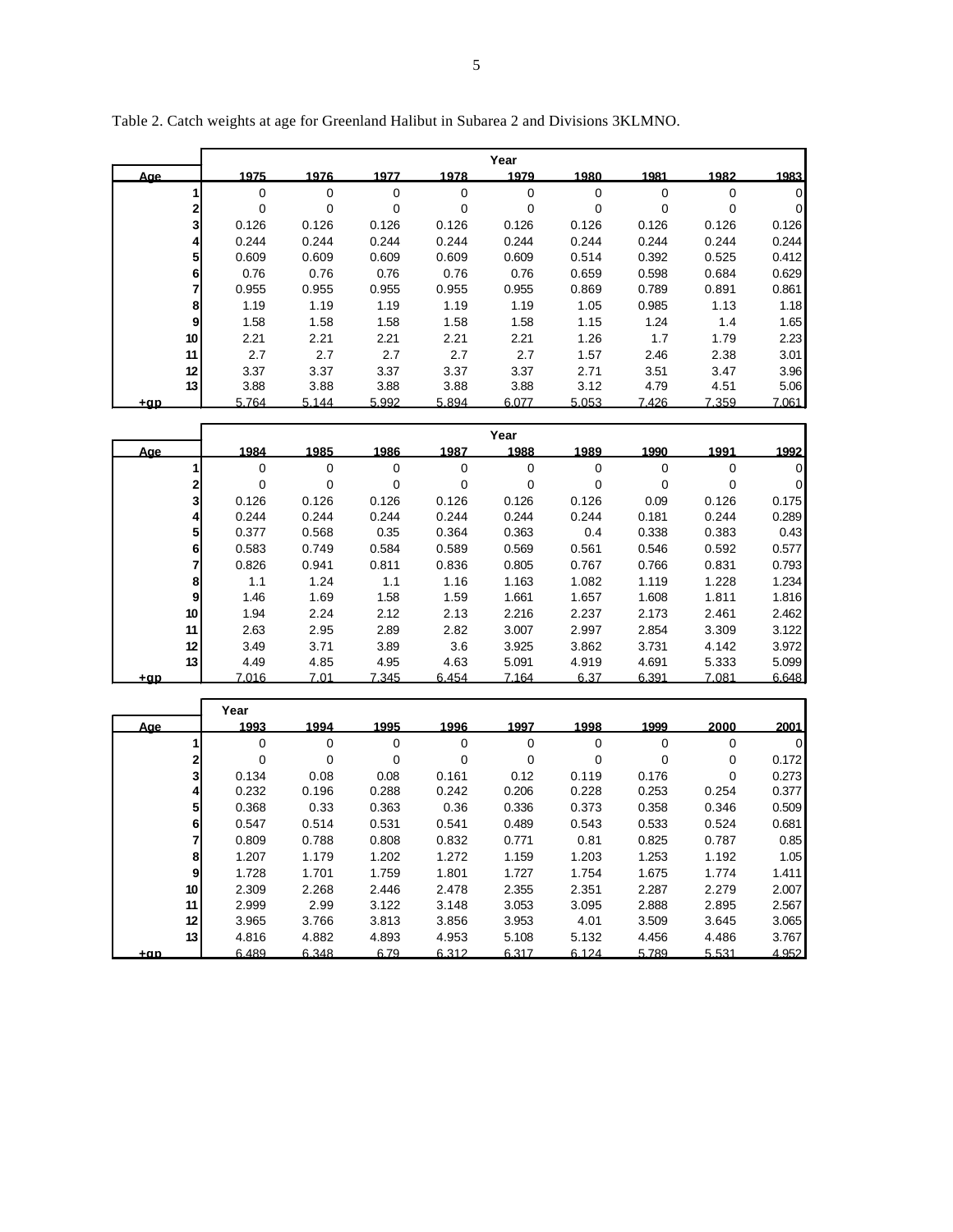| Table 3. The European Union survey catch numbers at age data set for Greenland Halibut in Subarea 2 and |  |  |  |  |  |  |  |  |
|---------------------------------------------------------------------------------------------------------|--|--|--|--|--|--|--|--|
| Divisions 3KLMNO.                                                                                       |  |  |  |  |  |  |  |  |

| <b>Start of fishing</b><br>End of fishing |               | 0.5<br>0.6 |      |      |      |      |                |      |      |      |     |     |    |
|-------------------------------------------|---------------|------------|------|------|------|------|----------------|------|------|------|-----|-----|----|
|                                           |               |            |      |      |      |      | Numbers at age |      |      |      |     |     |    |
| Year                                      | <b>Effort</b> |            |      | 3    |      |      | 6              |      | 8    | 9    | 10  | 11  | 12 |
| 1991                                      |               | 349        | $-1$ | 235  | 993  | 1956 | 1253           | 2283 | 545  | 464  | 388 | 122 | -1 |
| 1992                                      |               | 922        | 800  | 286  | 861  | 1600 | 1996           | 1793 | 991  | 473  | 266 | 139 | 67 |
| 1993                                      |               | 937        | 933  | 599  | 566  | 960  | 1574           | 1732 | 1388 | 905  | 257 | 141 | 51 |
| 1994                                      |               | 832        | 706  | 1082 | 1224 | 1365 | 2233           | 2096 | 1213 | 689  | 264 | 95  | 54 |
| 1995                                      |               | 6165       | 1394 | 1369 | 1249 | 1709 | 3793           | 3026 | 1729 | 1134 | 254 | 68  | 26 |
| 1996                                      |               | 2874       | 4613 | 1527 | 2066 | 3070 | 4394           | 2020 | 1378 | 392  | 75  | 31  | 35 |
| 1997                                      |               | 1597       | 2113 | 4396 | 5157 | 5216 | 6045           | 3885 | 1709 | 593  | 200 | 33  | 22 |
| 1998                                      |               | 1434       | 1268 | 5149 | 7835 | 9168 | 8821           | 6334 | 2339 | 703  | 201 | 27  | 6  |
| 1999                                      |               | 525        | 426  | 1904 | 7178 | 9818 | 9599           | 4382 | 1544 | 322  | 101 | 8   | 4  |
| 2000                                      |               | 1602       | 147  | 312  | 1405 | 5557 | 11591          | 4093 | 1701 | 351  | 98  | 49  | -1 |
| 2001                                      |               | 4157       | 839  | 1154 | 687  | 2044 | 5927           | 5569 | 2978 | 168  | 49  |     | -1 |

Table 4. The Canadian survey catch numbers at age data set for Greenland Halibut in Subarea 2 and Divisions 3KLMNO.

| Start of fishing | 0.8 |
|------------------|-----|
| lFnd of fishing  |     |

r

|      |               | Numbers at age |        |                             |               |              |       |       |       |       |      |      |      |      |      |      |      |
|------|---------------|----------------|--------|-----------------------------|---------------|--------------|-------|-------|-------|-------|------|------|------|------|------|------|------|
| Year | <b>Effort</b> |                |        |                             |               |              |       |       | R     | a     | 10   | 11   | 12   | 13   | 14   | 15   | 16   |
| 1978 |               | 67133          |        | 315362 243378               | 146864        | 90817        | 68595 | 40908 | 19170 | 9940  | 7366 | 6469 | 4117 | 2683 | 992  | 560  | 365  |
| 1979 |               | 76275          | 28771  | 95883                       | 50861         | 53099        | 50976 | 24408 | 9977  | 4777  | 4572 | 3000 | 2638 | 2193 | 1079 | 699  | 624  |
| 1980 |               | 47941          | 46187  | 43767                       | 39304         | 49738        | 52627 | 32283 | 11102 | 4960  | 3891 | 4461 | 2882 | 1874 | 1070 | 411  | 231  |
| 1981 |               | 141166         | 158149 | 109462                      | 41433         | 47202        | 49991 | 35482 | 15613 | 7017  | 4213 | 3349 | 1559 | 857  | 446  | 268  | 43   |
| 1982 |               | 33748          | 39589  | 88918                       | 75651         | 57104        | 41105 | 43097 | 41244 | 16566 | 6765 | 4129 | 2714 | 1929 | 1975 | 1257 | 589  |
| 1983 |               | 12131          | 34727  | 71282                       | 75711         | 71101        | 51583 | 50698 | 39418 | 15223 | 4414 | 3180 | 2291 | 1664 | 1109 | 495  | 131  |
| 1984 |               | 31845          | 50917  | 70143                       | 74837         | 103171       | 61334 | 42301 | 27028 | 13058 | 6306 | 2602 | 1812 | 1480 | 1285 | 677  | 461  |
| 1985 |               | 192902         | 13558  | 65428                       | 54235         | 66317        | 69541 | 42805 | 17028 | 7982  | 5296 | 2257 | 1997 | 874  | 1002 | 606  | 302  |
| 1986 |               | 25257          | 106161 | 112555                      | 104606        | 72301        | 81840 | 71749 | 22142 | 6546  | 2380 | 1856 | 1668 | 879  | 542  | 555  | 318  |
| 1987 |               | 36234          |        | 81046 212676                | 99109         | 75271        | 53188 | 47138 | 25791 | 9434  | 2833 | 1481 | 1454 | 754  | 583  | 385  | 204  |
| 1988 |               | 74055          |        | 71555 109246                | 114836        | 119818       | 59218 | 41431 | 12233 | 3134  | 1105 | 781  | 463  | 361  | 327  | 236  | 149  |
| 1989 |               | 52954          | 95755  | 174201                      | 174689        | 108472       | 87210 | 38560 | 9604  | 2847  | 747  | 568  | 151  | 35   | 81   | 103  | 31   |
| 1990 |               | 9858           | 39744  | 70539                       | 177413 115858 |              | 70699 | 36649 | 6200  | 1500  | 746  | 640  | 389  | 223  | 155  | 90   | 21   |
| 1991 |               | 84583          | 59211  | 44644                       | 103158        | 65701        | 40331 | 12485 | 2383  | 635   | 310  | 181  | 104  | 22   | 8    | -1   | 4    |
| 1992 |               | 52907          | 188121 | 148380                      | 95263         | 38552        | 22088 | 10472 | 1067  | 140   | 89   | 12   | -1   | -1   | 15   | -1   | -1   |
| 1993 |               | 62241          |        | 281182 497522               | 182333        | 42962        | 13677 | 5905  | 1967  | 232   | 32   | 22   | 94   | 41   | 24   | -1   | -1   |
| 1994 |               | 226026         |        | 164066 171549               | 143398        | 54795        | 10007 | 4606  | 1402  | 191   | 64   | 17   | 16   | 8    | -1   | -1   | -1   |
| 1995 |               | 342056         |        | 397121 122856               | 39605         | 50370        | 15863 | 3513  | 920   | 266   | 104  | 49   | -1   | -1   | -1   | -1   | -1   |
| 1996 |               | 793447         |        | 452542 267483               | 96568         | 55611        | 22305 | 7422  | 1920  | 1141  | 377  | 178  | 115  | 118  | 42   | 10   | -1   |
| 1997 |               | 222012         | 486571 | 398365                      | 192045        | 89809        | 40112 | 17321 | 5658  | 1547  | 493  | 280  | 151  | 100  | 54   | -1   | -1   |
| 1998 |               | 199610         |        | 216980 265730               | 188600        | 92110        | 38350 | 17250 | 4770  | 1100  | 580  | 240  | 150  | 140  | 20   | -1   | 20   |
| 1999 |               | 93492          |        | 289040 217037               | 227676        | 162884       | 90149 | 29589 | 5048  | 1100  | 415  | 143  | 86   | 170  | 10   | -1   | -1   |
| 2000 |               | 322796         | 182144 | 139877                      |               | 99212 111556 | 65480 | 19417 | 3379  | 670   | 210  | 165  | 17   | 20   | 54   | $-1$ | $-1$ |
| 2001 |               |                |        | 360130 192986 150045 130034 |               | 81596        | 70117 | 31107 | 5324  | 794   | 202  | 95   | 45   | 107  | 11   | $-1$ | $-1$ |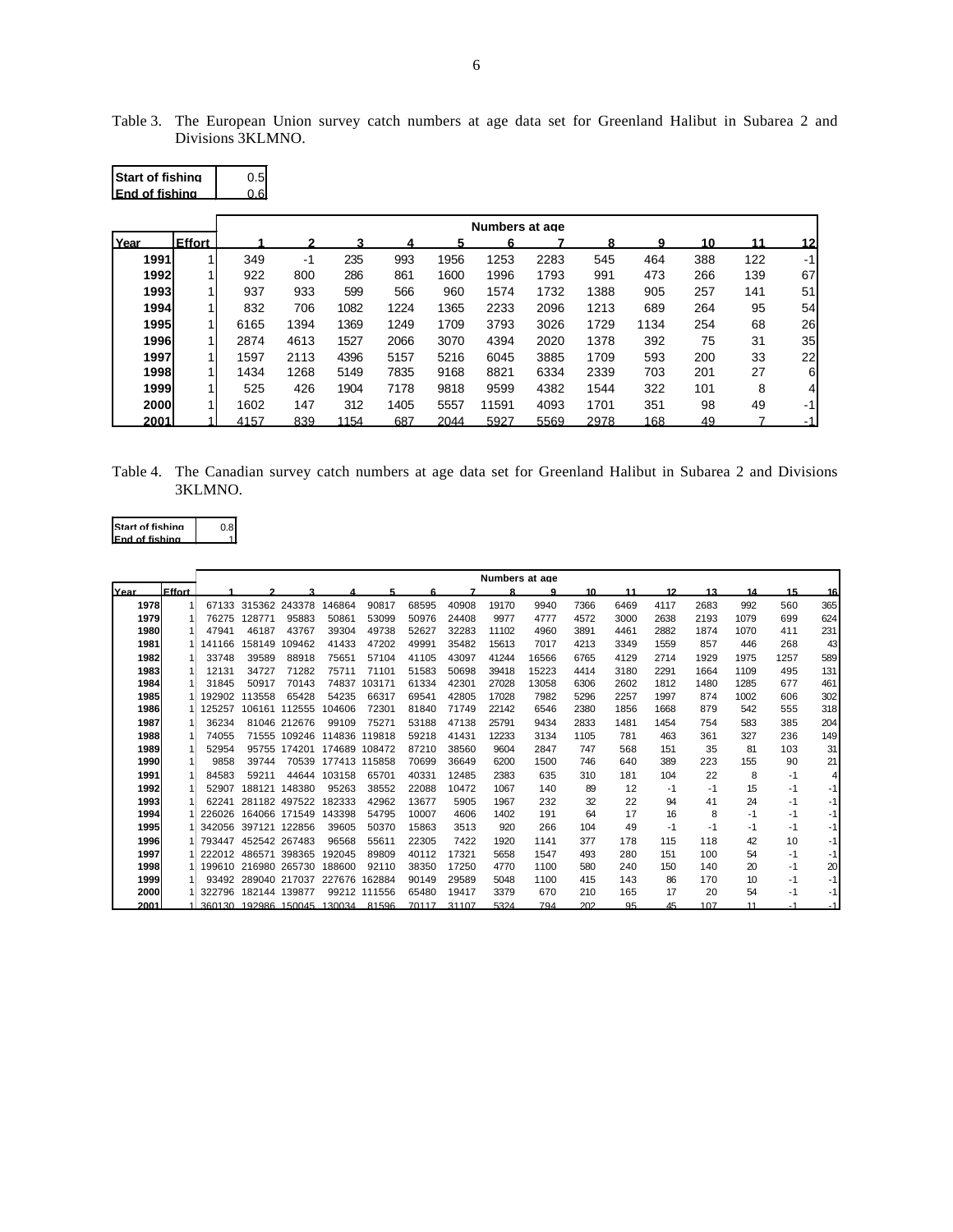Table 5a. The parameter selections specified for the final XSA model for Greenland Halibut in Subarea 2 and Divisions 3KLMNO.

Lowestoft VPA Version 3.1

12/06/2002 14:24

Extended Survivors Analysis

G. halibut SA2+3KLMNO Index file: (Combined sexes with plus group)

CPUE data from file GhalTUN.txt

Catch data for 27 years. 1975 to 2001. Ages 1 to 14.

| Fleet            | First | Last | First Last       |                        | Alpha | <b>Beta</b> |
|------------------|-------|------|------------------|------------------------|-------|-------------|
|                  | vear  | vear | age              | age                    |       |             |
| CAN RV1          | 1978  | 2001 |                  | 13<br>$\blacksquare$ 1 | 0.8   | 1           |
| CAN RV2          | 1989  | 2001 | $\blacksquare$ 1 | 13                     | 0.8   | 1           |
| <b>EU Survey</b> | 1991  | 2001 |                  | 12<br>$\blacksquare$ 1 | 0.5   | 0.6         |

Time series weights :

Tapered time weighting not applied

Catchability analysis :

Catchability independent of stock size for all ages

Catchability independent of age for ages >= 11

Terminal population estimation :

 Terminal year survivor estimates shrunk towards the mean F of the final 5 years. S.E. of the mean to which the estimates are shrunk =  $0.500$ 

 Oldest age survivor estimates for the years 1975 to 2001 shrunk towards1.000 \* the mean F of ages 11 - 12

S.E. of the mean to which the estimates are shrunk = 0.500

Minimum standard error for population estimates from each cohort age = 1.000

Individual fleet weighting not applied

Tuning converged after 63 iterations

Regression weights

|  |  |  |  | 1 1 1 1 1 1 1 1 1 1 |  |
|--|--|--|--|---------------------|--|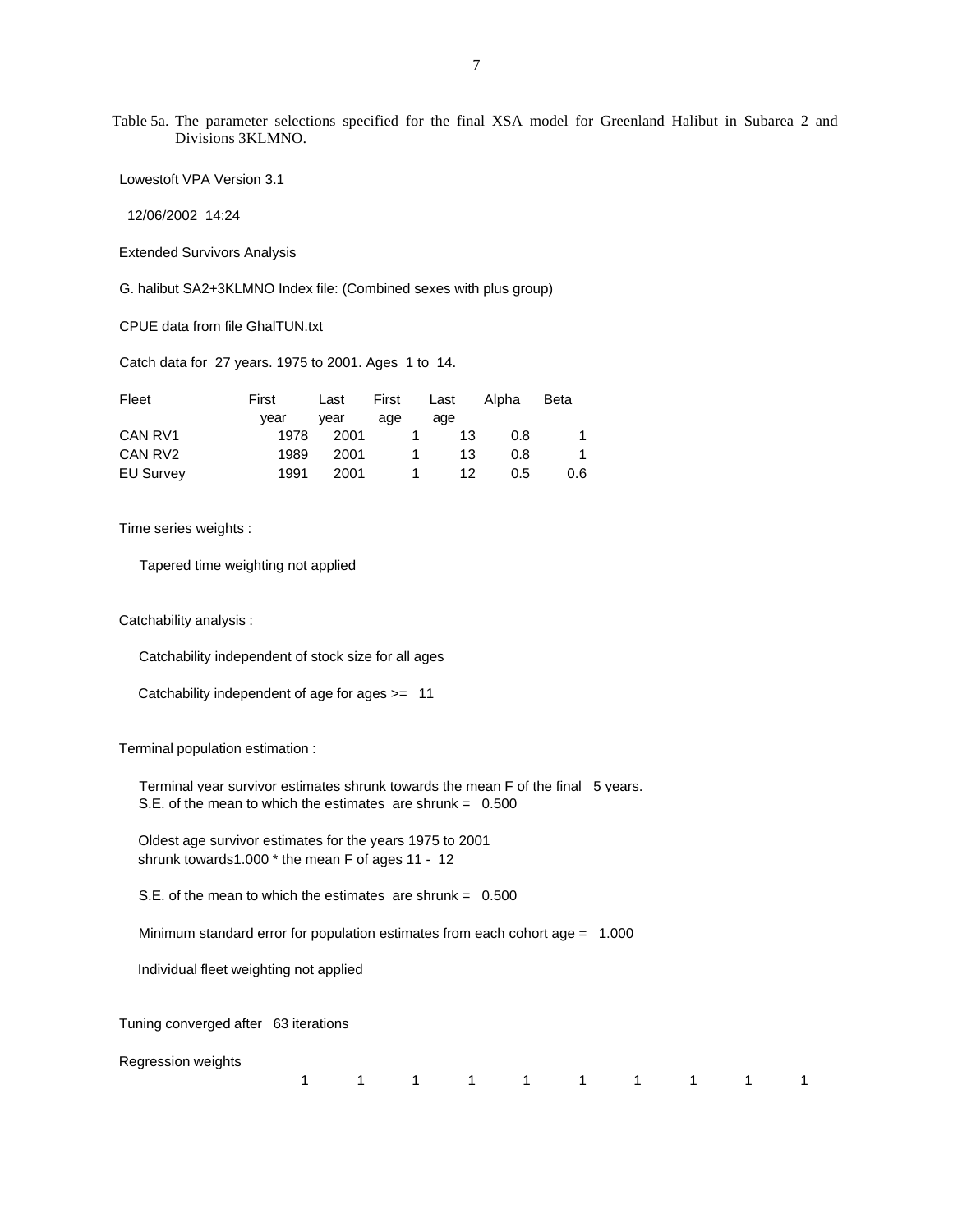Table 5b. The diagnostics of the XSA fit to the Canadian survey catch per unit effort data for the years 1978 – 1987 (CAN RV1) and 1988-2001 (CAN RV2), for Greenland Halibut in Subarea 2 and Divisions 3KLMNO.

Log catchability residuals.

| Fleet: CAN RV1 |                |         |             |              |         |         |         |         |       |       |       |
|----------------|----------------|---------|-------------|--------------|---------|---------|---------|---------|-------|-------|-------|
| Age            |                | 1978    | 1979        | 1980         | 1981    |         |         |         |       |       |       |
|                | $\mathbf{1}$   | 0.63    | 0.58        | $-0.16$      | 0.9     |         |         |         |       |       |       |
|                | $\overline{c}$ | 1.58    | 0.9         | $-0.3$       | 0.65    |         |         |         |       |       |       |
|                | 3              | 1.05    | 0.19        | $-0.37$      | 0.36    |         |         |         |       |       |       |
|                | 4              | 0.82    | $-0.27$     | $-0.46$      | $-0.18$ |         |         |         |       |       |       |
|                | 5              | 0.05    | $-0.14$     | $-0.27$      | $-0.24$ |         |         |         |       |       |       |
|                | 6              | $-0.06$ | $-0.23$     | 0.03         | $-0.04$ |         |         |         |       |       |       |
|                | $\overline{7}$ | $-0.03$ | $-0.73$     | $-0.4$       | 0.04    |         |         |         |       |       |       |
|                | 8              | $-0.14$ | $-0.81$     | $-0.7$       | $-0.11$ |         |         |         |       |       |       |
|                | 9              | 0.38    | $-1$        | $-0.27$      | $-0.13$ |         |         |         |       |       |       |
|                | 10             | 1.15    | 0.01        | $-0.11$      | 0.21    |         |         |         |       |       |       |
|                | 11             | 1.69    | 0.6         | 0.57         | $-0.05$ |         |         |         |       |       |       |
|                | 12             | 1.01    | 1.48        | $\mathbf{1}$ | $-0.07$ |         |         |         |       |       |       |
|                | 13             | 1.42    | 0.9         | 1.63         | 0.12    |         |         |         |       |       |       |
| Age            |                | 1982    | 1983        | 1984         | 1985    | 1986    | 1987    | 1988    | 1989  | 1990  | 1991  |
|                | 1              | $-0.51$ | $-1.65$     | $-0.74$      | 0.96    | 0.42    | $-0.66$ | 0.24    | 99.99 | 99.99 | 99.99 |
|                | $\overline{c}$ | $-0.75$ | $-0.87$     | $-0.6$       | 0.15    | $-0.02$ | $-0.4$  | $-0.35$ | 99.99 | 99.99 | 99.99 |
|                | 3              | $-0.12$ | $-0.36$     | $-0.36$      | $-0.54$ | $-0.05$ | 0.48    | $-0.29$ | 99.99 | 99.99 | 99.99 |
|                | 4              | 0.24    | $-0.04$     | $-0.06$      | $-0.37$ | 0.17    | 0.06    | 0.11    | 99.99 | 99.99 | 99.99 |
|                | 5              | 0.16    | 0.21        | 0.3          | $-0.14$ | $-0.06$ | $-0.14$ | 0.27    | 99.99 | 99.99 | 99.99 |
|                | 6              | $-0.2$  | 0.3         | 0.24         | 0.14    | 0.24    | $-0.22$ | $-0.21$ | 99.99 | 99.99 | 99.99 |
|                | $\overline{7}$ | 0.04    | 0.42        | 0.4          | 0.11    | 0.37    | 0.03    | $-0.24$ | 99.99 | 99.99 | 99.99 |
|                | 8              | 0.92    | 0.71        | 0.81         | 0.05    | 0.02    | 0.09    | $-0.84$ | 99.99 | 99.99 | 99.99 |
|                | 9              | 1.09    | 0.72        | 0.72         | 0.35    | $-0.29$ | $-0.09$ | $-1.48$ | 99.99 | 99.99 | 99.99 |
|                | 10             | 0.68    | 0.34        | 0.5          | 0.27    | $-0.45$ | $-0.69$ | $-1.9$  | 99.99 | 99.99 | 99.99 |
|                | 11             | 0.63    | 0.1         | 0.12         | $-0.41$ | $-0.65$ | $-0.7$  | $-1.9$  | 99.99 | 99.99 | 99.99 |
|                | 12             | 0.15    | 0.38        | $-0.12$      | 0.2     | $-0.4$  | $-0.47$ | $-1.55$ | 99.99 | 99.99 | 99.99 |
|                | 13             | 0.63    | $\mathbf 0$ | 0.33         | $-0.52$ | $-0.3$  | $-0.74$ | $-1.52$ | 99.99 | 99.99 | 99.99 |
|                |                |         |             |              |         |         |         |         |       |       |       |

 Mean log catchability and standard error of ages with catchability independent of year class strength and constant w.r.t. time

| Age        | 1 2 3 4 5 6 7 8 9 10 11 12                                                                 |  |  |  |  |  | 13 |
|------------|--------------------------------------------------------------------------------------------|--|--|--|--|--|----|
| Mean Log q | -0.6716 -0.092 0.303 0.2613 0.4449 0.5303 0.7558 0.7641 0.6184 0.6205 0.8393 0.8393 0.8393 |  |  |  |  |  |    |
| S.E(Log q) | 0.8182 0.7613 0.479 0.3503 0.2073 0.2036 0.3533 0.6246 0.7642 0.8102 0.9295 0.8488 0.9593  |  |  |  |  |  |    |

Regression statistics :

Ages with q independent of year class strength and constant w.r.t. time.

| Age |    | Slope   | t-value  |          |      |    | Intercer RSquar No Pts Reg s.e | Mean Q  |
|-----|----|---------|----------|----------|------|----|--------------------------------|---------|
|     | 1  | 5.24    | $-0.73$  | -46.67   | 0    | 11 | 4.39                           | $-0.67$ |
|     | 2  | $-1.85$ | $-1.791$ | 32.97    | 0.04 | 11 | 1.28                           | $-0.09$ |
|     | 3  | 1.49    | $-0.524$ | $-6.05$  | 0.11 | 11 | 0.74                           | 0.3     |
|     | 4  | 0.86    | 0.292    | 1.28     | 0.34 | 11 | 0.32                           | 0.26    |
|     | 5  | 0.93    | 0.236    | 0.41     | 0.52 | 11 | 0.2                            | 0.44    |
|     | 6  | 2.15    | $-1.938$ | $-13.43$ | 0.24 | 11 | 0.39                           | 0.53    |
|     | 7  | $-2.35$ | $-3.288$ | 36.47    | 0.1  | 11 | 0.59                           | 0.76    |
|     | 8  | $-1.3$  | $-1.9$   | 23.6     | 0.07 | 11 | 0.73                           | 0.76    |
|     | 9  | $-0.91$ | $-2.155$ | 17.73    | 0.12 | 11 | 0.59                           | 0.62    |
|     | 10 | $-2.36$ | $-1.713$ | 29.07    | 0.03 | 11 | 1.75                           | 0.62    |
|     | 11 | $-0.6$  | $-3.161$ | 12.56    | 0.3  | 11 | 0.41                           | 0.84    |
|     | 12 | $-1.54$ | $-2.994$ | 19.14    | 0.13 | 11 | 0.96                           | 0.99    |
|     | 13 | $-1.44$ | $-3.44$  | 17.29    | 0.18 | 11 | 0.94                           | 1.02    |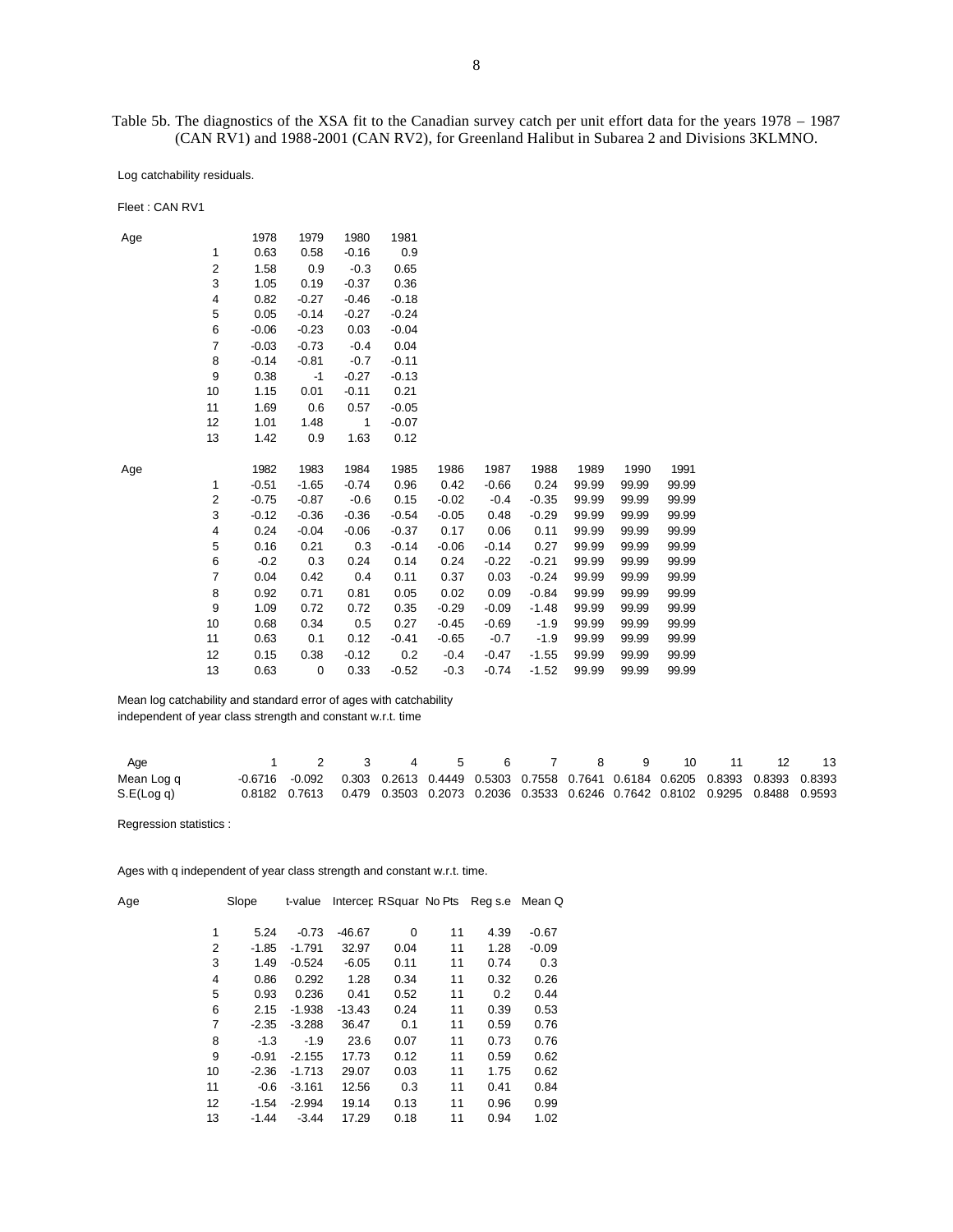Table 5c. The diagnostics of the XSA fit to the Canadian survey catch per unit effort data for the years 1988-2001 (CAN RV2), for Greenland Halibut in Subarea 2 and Divisions 3KLMNO.

| Fleet: CAN RV2 |  |  |
|----------------|--|--|
|----------------|--|--|

| Age |                         | 1982        | 1983    | 1984    | 1985    | 1986    | 1987  | 1988         | 1989    | 1990    | 1991    |
|-----|-------------------------|-------------|---------|---------|---------|---------|-------|--------------|---------|---------|---------|
|     | 1                       | 99.99       | 99.99   | 99.99   | 99.99   | 99.99   | 99.99 | 99.99        | $-0.52$ | $-2.2$  | 0.06    |
|     | $\overline{2}$          | 99.99       | 99.99   | 99.99   | 99.99   | 99.99   | 99.99 | 99.99        | $-0.47$ | $-1.26$ | $-0.86$ |
|     | 3                       | 99.99       | 99.99   | 99.99   | 99.99   | 99.99   | 99.99 | 99.99        | 0.02    | $-0.71$ | $-1.08$ |
|     | $\overline{4}$          | 99.99       | 99.99   | 99.99   | 99.99   | 99.99   | 99.99 | 99.99        | 0.16    | 0.35    | $-0.02$ |
|     | 5                       | 99.99       | 99.99   | 99.99   | 99.99   | 99.99   | 99.99 | 99.99        | 0.26    | 0.23    | $-0.15$ |
|     | 6                       | 99.99       | 99.99   | 99.99   | 99.99   | 99.99   | 99.99 | 99.99        | 0.71    | 0.48    | $-0.18$ |
|     | $\overline{7}$          | 99.99       | 99.99   | 99.99   | 99.99   | 99.99   | 99.99 | 99.99        | 0.67    | 0.67    | $-0.41$ |
|     | 8                       | 99.99       | 99.99   | 99.99   | 99.99   | 99.99   | 99.99 | 99.99        | 0.67    | 0.21    | $-0.44$ |
|     | 9                       | 99.99       | 99.99   | 99.99   | 99.99   | 99.99   | 99.99 | 99.99        | 0.93    | 0.27    | $-0.27$ |
|     | 10                      | 99.99       | 99.99   | 99.99   | 99.99   | 99.99   | 99.99 | 99.99        | 0.72    | 0.74    | 0.04    |
|     | 11                      | 99.99       | 99.99   | 99.99   | 99.99   | 99.99   | 99.99 | 99.99        | 1.35    | 1.33    | 0.33    |
|     | 12                      | 99.99       | 99.99   | 99.99   | 99.99   | 99.99   | 99.99 | 99.99        | 0.6     | 1.57    | 0.24    |
|     | 13                      | 99.99       | 99.99   | 99.99   | 99.99   | 99.99   | 99.99 | 99.99        | 0.06    | 1.54    | $-0.56$ |
|     |                         |             |         |         |         |         |       |              |         |         |         |
|     |                         |             |         |         |         |         |       |              |         |         |         |
|     |                         |             |         |         |         |         |       |              |         |         |         |
| Age |                         | 1992        | 1993    | 1994    | 1995    | 1996    | 1997  | 1998         | 1999    | 2000    | 2001    |
|     | $\mathbf{1}$            | $-0.25$     | $-0.32$ | 0.34    | 0.39    | 1.13    | 0.34  | 0.23         | 0.23    | 0.66    | $-0.09$ |
|     | $\overline{2}$          | 0.41        | 0.97    | 0.2     | 0.46    | 0.22    | 0.19  | $-0.13$      | 0.15    | 0.45    | $-0.31$ |
|     | 3                       | 0.12        | 1.45    | 0.54    | $-0.02$ | 0.13    | 0.16  | $-0.34$      | $-0.07$ | $-0.51$ | 0.32    |
|     | $\overline{\mathbf{4}}$ | $\mathbf 0$ | 0.65    | 0.6     | $-0.61$ | 0.04    | 0.11  | $-0.28$      | $-0.19$ | $-0.54$ | $-0.27$ |
|     | 5                       | $-0.47$     | $-0.14$ | 0.27    | 0.06    | 0.23    | 0.47  | $-0.13$      | 0.05    | $-0.43$ | $-0.24$ |
|     | 6                       | $-0.49$     | $-0.54$ | $-0.46$ | $-0.32$ | $-0.06$ | 0.57  | 0.29         | 0.46    | $-0.21$ | $-0.26$ |
|     | 7                       | $-0.48$     | $-0.62$ | $-0.43$ | $-0.73$ | $-0.24$ | 0.56  | 0.52         | 0.88    | $-0.13$ | $-0.26$ |
|     | 8                       | $-1.14$     | $-0.28$ | $-0.3$  | $-0.67$ | $-0.07$ | 0.83  | 0.66         | 0.66    | 0       | $-0.13$ |
|     | 9                       | $-1.58$     | $-0.83$ | $-0.87$ | $-0.54$ | 0.88    | 1.06  | 0.56         | 0.6     | $-0.07$ | $-0.14$ |
|     | 10                      | $-1.06$     | $-1.79$ | $-0.95$ | $-0.48$ | 0.76    | 1.01  | $\mathbf{1}$ | 0.51    | $-0.15$ | $-0.36$ |
|     | 11                      | $-2.38$     | $-1.58$ | $-1.51$ | $-0.54$ | 0.76    | 1.14  | 0.95         | 0.22    | 0.19    | $-0.26$ |
|     | 12                      | 99.99       | 0.45    | $-1.41$ | 99.99   | 0.7     | 0.99  | 0.84         | 0.34    | $-1.6$  | $-0.73$ |
|     | 13                      | 99.99       | 0.12    | $-1.4$  | 99.99   | 1.29    | 0.91  | 1.23         | 1.31    | $-0.78$ | 0.65    |
|     |                         |             |         |         |         |         |       |              |         |         |         |

 Mean log catchability and standard error of ages with catchability independent of year class strength and constant w.r.t. time

| Age        |  | 1 2 3 4 5 6 7 8 9 10 11 12                                                                                         |  |  |  |  | - 13 |
|------------|--|--------------------------------------------------------------------------------------------------------------------|--|--|--|--|------|
| Mean Log q |  | -0.1603 0.4914 0.6244 0.5172 0.256 -0.0786 -0.3678 -1.1919 -2.1149 -2.6843 -2.9638 -2.9638 -2.9638                 |  |  |  |  |      |
| S.E(Log q) |  | $0.7917$ $0.6003$ $0.619$ $0.3874$ $0.287$ $0.4423$ $0.5703$ $0.5924$ $0.8073$ $0.8903$ $1.2017$ $1.0232$ $1.0669$ |  |  |  |  |      |

Regression statistics :

Ages with q independent of year class strength and constant w.r.t. time.

| Age |    | Slope | t-value  |         | Intercer RSquar No Pts |    | Reg s.e | Mean Q  |
|-----|----|-------|----------|---------|------------------------|----|---------|---------|
|     | 1  | 0.6   | 1.713    | 4.93    | 0.63                   | 13 | 0.44    | $-0.16$ |
|     | 2  | 0.98  | 0.051    | $-0.24$ | 0.37                   | 13 | 0.61    | 0.49    |
|     | 3  | 1.65  | $-0.96$  | $-8.58$ | 0.17                   | 13 | 1.03    | 0.62    |
|     | 4  | 1.42  | $-1.112$ | $-5.55$ | 0.39                   | 13 | 0.55    | 0.52    |
|     | 5  | 1.41  | $-1.549$ | $-4.93$ | 0.57                   | 13 | 0.38    | 0.26    |
|     | 6  | 1.02  | $-0.076$ | $-0.16$ | 0.51                   | 13 | 0.47    | $-0.08$ |
|     | 7  | 1.01  | $-0.026$ | 0.27    | 0.4                    | 13 | 0.6     | $-0.37$ |
|     | 8  | 1.35  | $-0.591$ | $-1.84$ | 0.2                    | 13 | 0.82    | $-1.19$ |
|     | 9  | 1.95  | $-0.701$ | $-4.5$  | 0.05                   | 13 | 1.61    | $-2.11$ |
|     | 10 | 0.97  | 0.038    | 2.86    | 0.12                   | 13 | 0.9     | $-2.68$ |
|     | 11 | 0.93  | 0.054    | 3.31    | 0.06                   | 13 | 1.17    | $-2.96$ |
|     | 12 | 1.65  | $-0.283$ | $-0.39$ | 0.02                   | 11 | 1.74    | $-2.78$ |
|     | 13 | 0.82  | 0.136    | 3.4     | 0.06                   | 11 | 0.84    | $-2.57$ |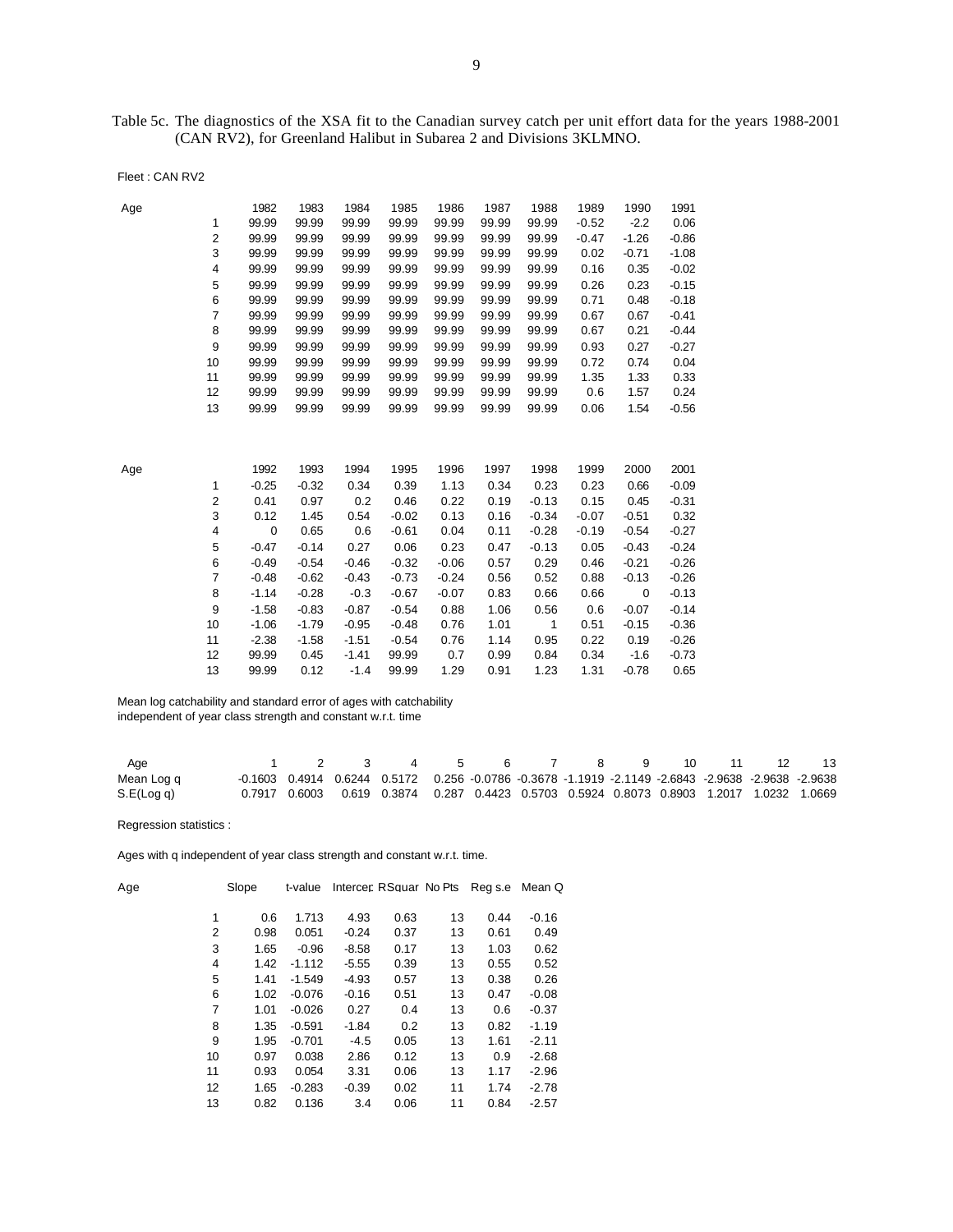Table 5d. Diagnostics of the fit to the European Union survey data for the years 1991 - 2001, for Greenland Halibut in Subarea 2 and Divisions 3KLMNO.

Fleet : EU Survey

| Age |                | 1982                                  | 1983        | 1984         | 1985         | 1986           | 1987               | 1988               | 1989               | 1990             | 1991             |
|-----|----------------|---------------------------------------|-------------|--------------|--------------|----------------|--------------------|--------------------|--------------------|------------------|------------------|
|     | 1              | 99.99                                 | 99.99       | 99.99        | 99.99        | 99.99          | 99.99              | 99.99              | 99.99              | 99.99            | $-0.79$          |
|     | $\overline{c}$ | 99.99                                 | 99.99       | 99.99        | 99.99        | 99.99          | 99.99              | 99.99              | 99.99              | 99.99            | 99.99            |
|     | 3              | 99.99                                 | 99.99       | 99.99        | 99.99        | 99.99          | 99.99              | 99.99              | 99.99              | 99.99            | $-1.2$           |
|     | 4              | 99.99                                 | 99.99       | 99.99        | 99.99        | 99.99          | 99.99              | 99.99              | 99.99              | 99.99            | $-0.34$          |
|     | 5              | 99.99                                 | 99.99       | 99.99        | 99.99        | 99.99          | 99.99              | 99.99              | 99.99              | 99.99            | $-0.41$          |
|     | 6              | 99.99                                 | 99.99       | 99.99        | 99.99        | 99.99          | 99.99              | 99.99              | 99.99              | 99.99            | $-1.47$          |
|     | 7              | 99.99                                 | 99.99       | 99.99        | 99.99        | 99.99          | 99.99              | 99.99              | 99.99              | 99.99            | $-0.64$          |
|     | 8              | 99.99                                 | 99.99       | 99.99        | 99.99        | 99.99          | 99.99              | 99.99              | 99.99              | 99.99            | $-1.34$          |
|     | 9              | 99.99                                 | 99.99       | 99.99        | 99.99        | 99.99          | 99.99              | 99.99              | 99.99              | 99.99            | $-0.51$          |
|     | 10             | 99.99                                 | 99.99       | 99.99        | 99.99        | 99.99          | 99.99              | 99.99              | 99.99              | 99.99            | 0.41             |
|     | 11             | 99.99                                 | 99.99       | 99.99        | 99.99        | 99.99          | 99.99              | 99.99              | 99.99              | 99.99            | 0.7              |
|     | 12             | 99.99                                 | 99.99       | 99.99        | 99.99        | 99.99          | 99.99              | 99.99              | 99.99              | 99.99            | 99.99            |
|     |                | 13 No data for this fleet at this age |             |              |              |                |                    |                    |                    |                  |                  |
|     |                |                                       |             |              |              |                |                    |                    |                    |                  |                  |
|     |                |                                       |             |              |              |                |                    |                    |                    |                  |                  |
| Age |                | 1992                                  | 1993        | 1994         | 1995         | 1996           | 1997               | 1998               | 1999               | 2000             | 2001             |
|     | 1              | 0.34                                  | 0.13        | $-0.62$      | 1.01         | 0.16           | 0.05               | $-0.06$            | $-0.31$            | $\mathbf 0$      | 0.09             |
|     | $\overline{c}$ | 0.34                                  | 0.65        | 0.14         | 0.2          | 1.02           | 0.15               | 0.12               | $-0.98$            | $-1.28$          | $-0.35$          |
|     | 3              | $-1$                                  | $-0.15$     | 0.6          | 0.61         | 0.09           | 0.78               | 0.84               | 0.33               | $-1.49$          | 0.58             |
|     | 4              | $-0.39$                               | $-0.81$     | 0.12         | 0.25         | 0.52           | 0.81               | 0.86               | 0.67               | $-0.48$          | $-1.2$           |
|     | 5              | $-0.41$                               | $-0.75$     | $-0.29$      | $-0.07$      | 0.58           | 0.88               | 0.81               | 0.5                | $-0.17$          | $-0.67$          |
|     | 6              | $-0.75$                               | $-0.65$     | 0.03         | 0.44         | 0.47           | 0.85               | 0.99               | 0.41               | 0.23             | $-0.55$          |
|     | $\overline{7}$ | $-0.85$                               | $-0.5$      | 0.14         | 0.64         | $-0.07$        | 0.53               | 1.01               | 0.45               | $-0.26$          | $-0.45$          |
|     | 8              | $-0.68$                               | $-0.14$     | 0.09         | 0.65         | 0.31           | 0.32               | 0.62               | 0.15               | 0.02             | $-0.01$          |
|     | 9              | $-0.24$                               | 0.6         | 0.53         | 1.14         | 0.06           | 0.34               | 0.35               | $-0.41$            | $-0.45$          | $-1.43$          |
|     | 10             | 0.27                                  | 0.48        | 0.7          | 0.7          | $-0.56$        | 0.4                | 0.25               | $-0.59$            | $-0.59$          | $-1.47$          |
|     | 11<br>12       | 0.91<br>0.78                          | 1.1<br>0.59 | 1.02<br>0.67 | 0.68<br>0.25 | $-0.11$<br>0.4 | $-0.11$<br>$-0.05$ | $-0.34$<br>$-1.46$ | $-1.76$<br>$-1.85$ | $-0.11$<br>99.99 | $-1.99$<br>99.99 |

13 No data for this fleet at this age

 Mean log catchability and standard error of ages with catchability independent of year class strength and constant w.r.t. time

| Age        |  | 1 2 3 4 5 6 7 8 9 10 11                                                                       |  |  |  | 12 |
|------------|--|-----------------------------------------------------------------------------------------------|--|--|--|----|
| Mean Log q |  | -4.873 -4.9708 -4.5746 -3.8719 -3.081 -2.3677 -2.0439 -2.0568 -2.5054 -3.1128 -3.9898 -3.9898 |  |  |  |    |
| S.E(Log q) |  | 0.4793  0.6996  0.8466  0.6905  0.5909  0.7617  0.599  0.5746  0.7022  0.6961  1.0591  1.0127 |  |  |  |    |

Regression statistics :

Ages with q independent of year class strength and constant w.r.t. time.

| Age |    | Slope    | t-value  |          |      |    | Intercep RSquar No Pts Reg s.e Mean Q |         |
|-----|----|----------|----------|----------|------|----|---------------------------------------|---------|
|     | 1  | 0.77     | 1.106    | 6.53     | 0.73 | 11 | 0.37                                  | $-4.87$ |
|     | 2  | 0.8      | 0.512    | 6.39     | 0.44 | 10 | 0.58                                  | $-4.97$ |
|     | 3  | 0.76     | 0.551    | 6.29     | 0.36 | 11 | 0.66                                  | $-4.57$ |
|     | 4  | 0.7      | 0.897    | 6.17     | 0.49 | 11 | 0.49                                  | $-3.87$ |
|     | 5  | 0.96     | 0.092    | 3.39     | 0.39 | 11 | 0.6                                   | $-3.08$ |
|     | 6  | 2.64     | $-1.356$ | $-11.67$ | 0.07 | 11 | 1.93                                  | $-2.37$ |
|     | 7  | 8.36     | $-3.311$ | $-59.68$ | 0.02 | 11 | 3.55                                  | $-2.04$ |
|     | 8  | $-11.26$ | $-3.403$ | 95.9     | 0.01 | 11 | 4.51                                  | $-2.06$ |
|     | 9  | $-3.81$  | $-1.994$ | 33.92    | 0.02 | 11 | 2.35                                  | $-2.51$ |
|     | 10 | 1.41     | $-0.355$ | 0.93     | 0.08 | 11 | 1.03                                  | $-3.11$ |
|     | 11 | 0.69     | 0.32     | 5.25     | 0.1  | 11 | 0.76                                  | $-3.99$ |
|     | 12 | 0.35     | 0.938    | 6.29     | 0.26 | 8  | 0.36                                  | $-4.07$ |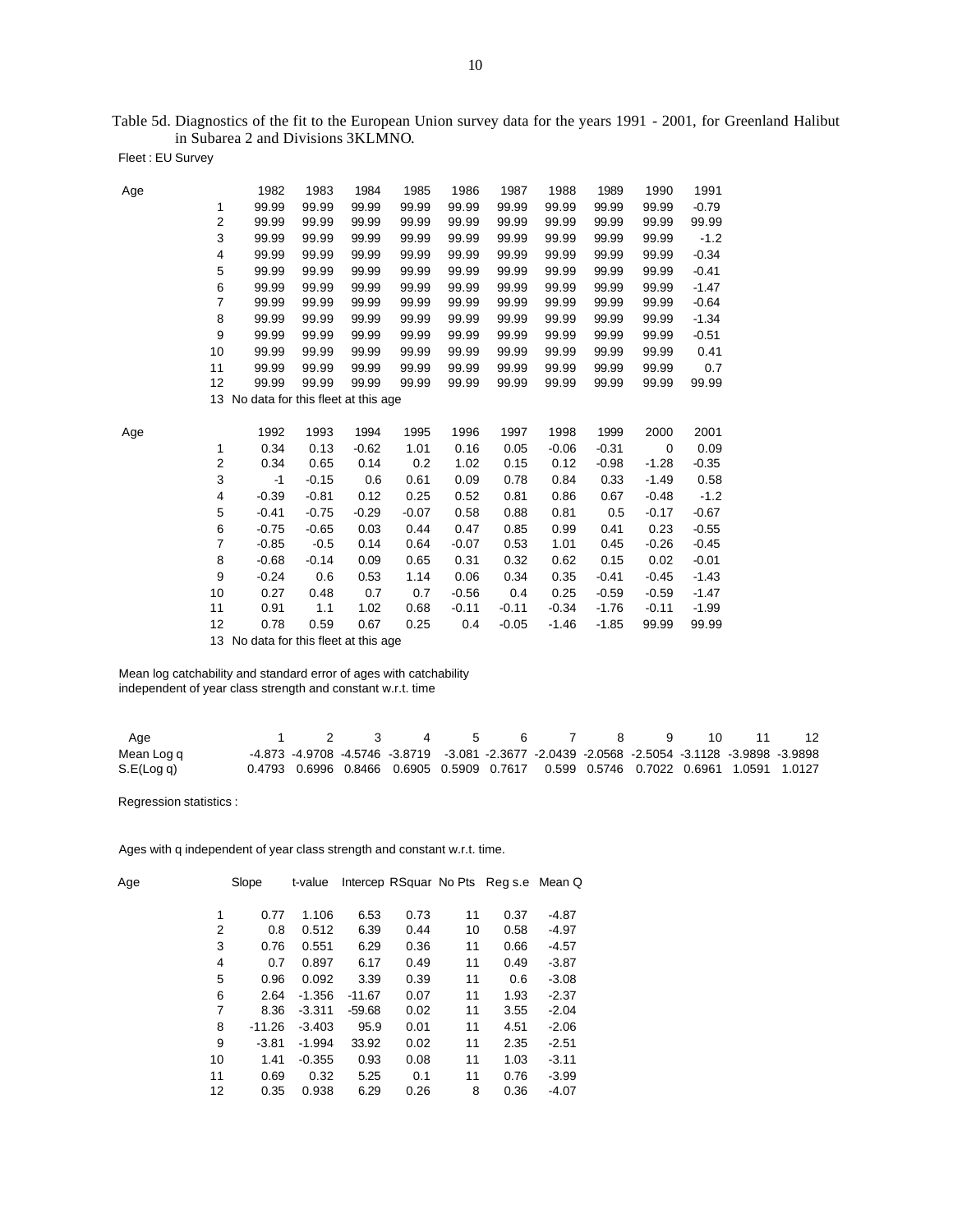#### Age 1 Catchability constant w.r.t. time and dependent on age

| Fleet               | Estimated Int | Ext | Var   | N |   | Scaled Estimated |   |
|---------------------|---------------|-----|-------|---|---|------------------|---|
|                     | Survivors s.e | s.e | Ratio |   |   | Weights F        |   |
| CAN RV1             |               | 0   | O     |   | O |                  |   |
| CAN RV <sub>2</sub> | 414338        |     | 0     |   |   | 0.5              | 0 |
| <b>EU Survey</b>    | 496596        |     | 0     |   |   | 0.5              | 0 |
| F shrinkage mean    |               | 0.5 |       |   |   |                  |   |

| Weighted prediction: |        |      |      |   |       |   |  |
|----------------------|--------|------|------|---|-------|---|--|
| <b>Survivors</b>     |        | Int  | Ext  | N | Var   | F |  |
| at end of year       |        | s.e  | s.e  |   | Ratio |   |  |
|                      | 453606 | በ 71 | 0.09 |   | 0.128 |   |  |

Age 2 Catchability constant w.r.t. time and dependent on age

| Fleet               | Estimated Int |       | Ext   | Var   | N |                  | Scaled Estimated |
|---------------------|---------------|-------|-------|-------|---|------------------|------------------|
|                     | Survivors s.e |       | s.e   | Ratio |   | <b>Weights F</b> |                  |
| CAN RV1             |               |       |       |       |   |                  |                  |
| CAN RV <sub>2</sub> | 187579        | 0.707 | 0.483 | 0.68  |   | 0.5              |                  |
| <b>EU Survey</b>    | 131596        | 0.707 | 0.174 | 0.25  |   | 0.5              |                  |
| F shrinkage mean    |               | 0.5   |       |       |   |                  |                  |

| Weighted prediction: |     |      |   |       |   |   |
|----------------------|-----|------|---|-------|---|---|
| <b>Survivors</b>     | Int | Fxt  | N | Var   | F |   |
| at end of year       | s.e | s.e  |   | Ratio |   |   |
| 157114               | 0.5 | 0.23 |   | 0.467 |   | 0 |

Age 3 Catchability constant w.r.t. time and dependent on age

Year class = 1998

| Fleet               | Estimated Int |       | Ext   | Var   | N |   |           | Scaled Estimated |
|---------------------|---------------|-------|-------|-------|---|---|-----------|------------------|
|                     | Survivors s.e |       | s.e   | Ratio |   |   | Weights F |                  |
| CAN RV1             |               |       |       |       |   |   |           |                  |
| CAN RV <sub>2</sub> | 79782         | 0.577 | 0.062 | 0.11  |   |   | 0.5       | 0                |
| <b>EU Survey</b>    | 40852         | 0.577 | 0.538 | 0.93  |   | 3 | 0.5       | 0                |
| F shrinkage mean    |               | 0.5   |       |       |   |   |           | O                |

| Weighted prediction: |       |      |      |   |   |       |   |   |
|----------------------|-------|------|------|---|---|-------|---|---|
| <b>Survivors</b>     |       | Int  | Ext  | N |   | Var   | F |   |
| at end of year       |       | s.e  | s.e  |   |   | Ratio |   |   |
|                      | 57090 | 0.41 | 0.28 |   | 6 | 0.698 |   | 0 |

Age 4 Catchability constant w.r.t. time and dependent on age

Year class = 1997

| Fleet               | Estimated Int |     | Ext   | Var   | N |           | Scaled Estimated |
|---------------------|---------------|-----|-------|-------|---|-----------|------------------|
|                     | Survivors s.e |     | S.e   | Ratio |   | Weights F |                  |
| CAN RV1             |               |     |       |       |   |           |                  |
| CAN RV <sub>2</sub> | 89899         | 0.5 | 0.175 | 0.35  |   | 0.332     | 0.008            |
| <b>EU Survey</b>    | 39162         | 0.5 | 0.307 | 0.61  |   | 0.332     | 0.019            |
| F shrinkage mean    | 277927        | 0.5 |       |       |   | 0.335     | 0.003            |

### Weighted prediction :

| Survivors      |       | Int |      | Ext  |  | Var   |       |
|----------------|-------|-----|------|------|--|-------|-------|
| at end of year |       | s.e |      | s.e  |  | Ratio |       |
|                | 99539 |     | 0.29 | 0.36 |  | 1.248 | 0.008 |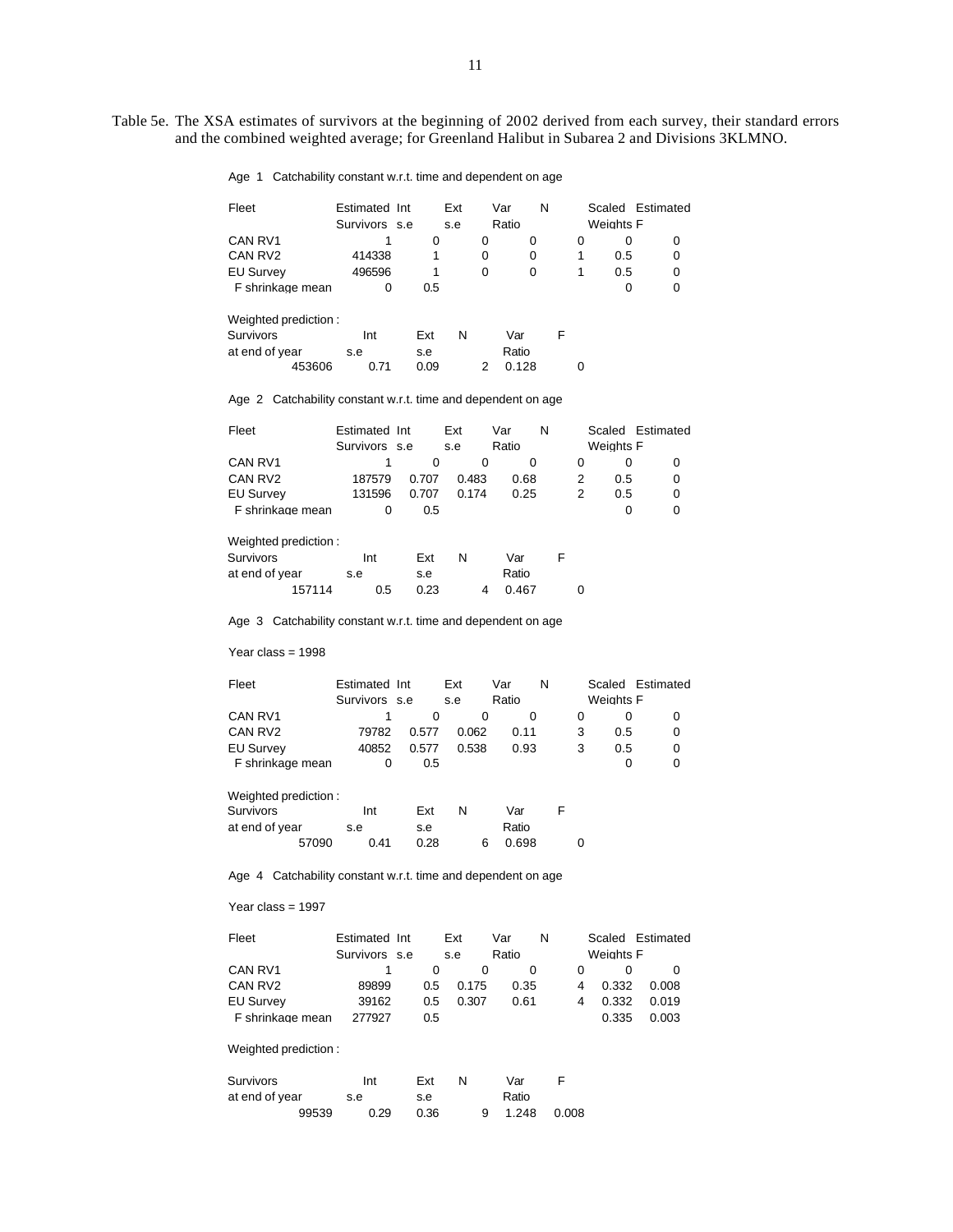Age 5 Catchability constant w.r.t. time and dependent on age

Year class = 1996

| Fleet               | Estimated Int |       | Ext   | Var   | N |   |           | Scaled Estimated |
|---------------------|---------------|-------|-------|-------|---|---|-----------|------------------|
|                     | Survivors s.e |       | s.e   | Ratio |   |   | Weights F |                  |
| CAN RV1             |               |       |       |       |   |   |           |                  |
| CAN RV <sub>2</sub> | 68761         | 0.447 | 0.142 | 0.32  |   | 5 | 0.353     | 0.047            |
| <b>EU Survey</b>    | 68440         | 0.447 | 0.189 | 0.42  |   | 5 | 0.353     | 0.048            |
| F shrinkage mean    | 106278        | 0.5   |       |       |   |   | 0.295     | 0.031            |

| Weighted prediction: |       |      |      |   |    |       |       |
|----------------------|-------|------|------|---|----|-------|-------|
| Survivors            |       | Int  | Ext  | N |    | Var   |       |
| at end of year       |       | s.e  | s.e  |   |    | Ratio |       |
|                      | 78048 | 0.27 | 0.12 |   | 11 | 0.435 | 0.042 |

Age 6 Catchability constant w.r.t. time and dependent on age

| Fleet            | Estimated Int |       | Ext   | Var   | N |           | Scaled Estimated |
|------------------|---------------|-------|-------|-------|---|-----------|------------------|
|                  | Survivors s.e |       | s.e   | Ratio |   | Weights F |                  |
| CAN RV1          |               |       |       |       |   |           |                  |
| CAN RV2          | 97104         | 0.408 | 0.24  | 0.59  | 6 | 0.363     | 0.105            |
| <b>EU Survey</b> | 114503        | 0.408 | 0.211 | 0.52  | 6 | 0.363     | 0.09             |
| F shrinkage mean | 73638         | 0.5   |       |       |   | 0.273     | 0.137            |

Weighted prediction :

| Survivors      |       | Int  | Ext  | N  | Var   |       |
|----------------|-------|------|------|----|-------|-------|
| at end of year |       | s.e  | s.e  |    | Ratio |       |
|                | 95596 | 0.25 | 0.14 | 13 | 0.548 | 0.107 |

Age 7 Catchability constant w.r.t. time and dependent on age

Year class = 1994

| Fleet               | Estimated Int |       | Ext   | Var   | N |           | Scaled Estimated |
|---------------------|---------------|-------|-------|-------|---|-----------|------------------|
|                     | Survivors s.e |       | s.e   | Ratio |   | Weights F |                  |
| CAN RV1             |               |       |       |       |   |           |                  |
| CAN RV <sub>2</sub> | 55755         | 0.378 | 0.099 | 0.26  |   | 0.357     | 0.222            |
| <b>EU Survey</b>    | 95673         | 0.378 | 0.207 | 0.55  |   | 0.357     | 0.135            |
| F shrinkage mean    | 28322         | 0.5   |       |       |   | 0.287     | 0.398            |

| Weighted prediction: |       |      |      |   |             |       |
|----------------------|-------|------|------|---|-------------|-------|
| Survivors            |       | Int  | Fxt  | N | Var         | F     |
| at end of year       |       | s.e  | s.e  |   | Ratio       |       |
|                      | 55654 | 0.24 | 0.17 |   | 0.727<br>15 | 0.222 |

Age 8 Catchability constant w.r.t. time and dependent on age

| Fleet                | Estimated Int |       | Ext   | Var   | N     | Scaled    | Estimated    |
|----------------------|---------------|-------|-------|-------|-------|-----------|--------------|
|                      | Survivors s.e |       | s.e   | Ratio |       | Weights F |              |
| CAN RV1              |               | 0     | 0     | 0     | 0     | 0         | <sup>0</sup> |
| CAN RV <sub>2</sub>  | 21355         | 0.364 | 0.092 | 0.25  | 8     | 0.328     | 0.222        |
| <b>EU Survey</b>     | 22418         | 0.364 | 0.167 | 0.46  | 8     | 0.328     | 0.213        |
| F shrinkage mean     | 14893         | 0.5   |       |       |       | 0.344     | 0.305        |
| Weighted prediction: |               |       |       |       |       |           |              |
| Survivors            | Int           | Ext   | N     | Var   | F     |           |              |
| at end of year       | s.e           | s.e   |       | Ratio |       |           |              |
| 19165                | 0.24          | 0.09  | 17    | 0.381 | 0.245 |           |              |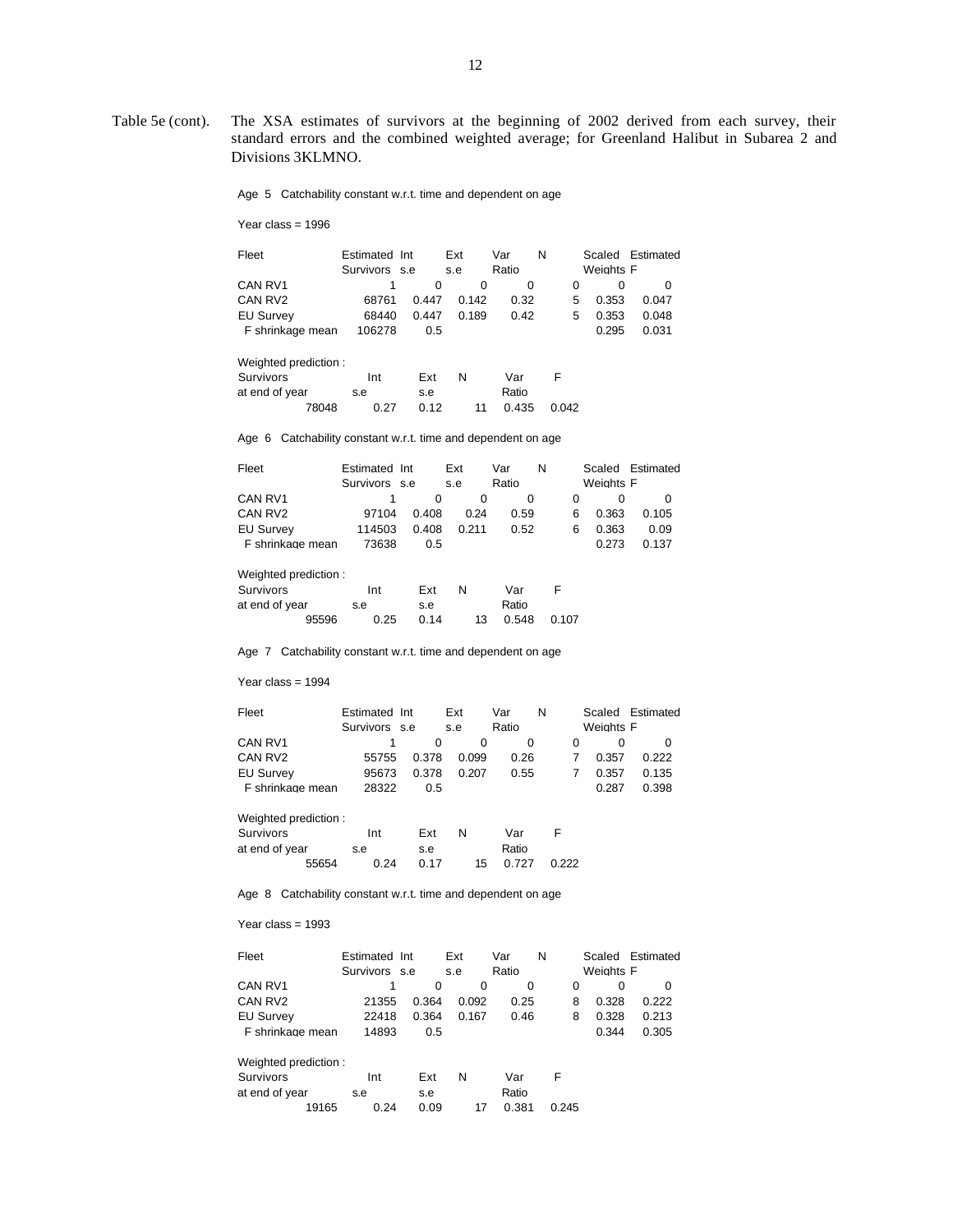Age 9 Catchability constant w.r.t. time and dependent on age

Year class = 1992

| Fleet               | Estimated Int |       | Ext   | Var   | N |   |           | Scaled Estimated |
|---------------------|---------------|-------|-------|-------|---|---|-----------|------------------|
|                     | Survivors s.e |       | s.e   | Ratio |   |   | Weights F |                  |
| CAN RV1             |               | 0     | 0     |       |   |   |           |                  |
| CAN RV <sub>2</sub> | 8251          | 0.353 | 0.118 | 0.34  |   | 9 | 0.337     | 0.161            |
| <b>EU Survey</b>    | 7675          | 0.353 | 0.285 | 0.81  |   | 9 | 0.337     | 0.173            |
| F shrinkage mean    | 6031          | 0.5   |       |       |   |   | 0.326     | 0.215            |
|                     |               |       |       |       |   |   |           |                  |

| Weighted prediction: |      |      |      |    |       |       |
|----------------------|------|------|------|----|-------|-------|
| Survivors            |      | Int  | Ext  | N  | Var   |       |
| at end of year       |      | s.e  | s.e  |    | Ratio |       |
|                      | 7271 | 0.23 | 0.13 | 19 | 0.536 | 0.181 |

Age 10 Catchability constant w.r.t. time and dependent on age

| Fleet                | Estimated Int |       | Ext   | Var   | N  |                  | Scaled Estimated |
|----------------------|---------------|-------|-------|-------|----|------------------|------------------|
|                      | Survivors s.e |       | s.e   | Ratio |    | <b>Weights F</b> |                  |
| CAN RV1              |               | 0     | 0     | 0     |    | 0<br>$\Omega$    |                  |
| CAN RV <sub>2</sub>  | 4744          | 0.345 | 0.159 | 0.46  | 10 | 0.345            | 0.122            |
| <b>EU Survey</b>     | 4017          | 0.345 | 0.277 | 0.8   | 10 | 0.345            | 0.143            |
| F shrinkage mean     | 3562          | 0.5   |       |       |    | 0.31             | 0.159            |
| Weighted prediction: |               |       |       |       |    |                  |                  |

| Survivors      |      | Int  | Ext  | N  | Var   | E    |
|----------------|------|------|------|----|-------|------|
| at end of year |      | s.e  | s.e  |    | Ratio |      |
|                | 4099 | 0.23 | 0.13 | 21 | 0.565 | 0.14 |

Age 11 Catchability constant w.r.t. time and dependent on age

Year class = 1990

| Fleet               | Estimated Int |       | Ext        | Var   | N  |                  | Scaled Estimated |
|---------------------|---------------|-------|------------|-------|----|------------------|------------------|
|                     | Survivors s.e |       | s.e        | Ratio |    | <b>Weights F</b> |                  |
| CAN RV1             |               |       | $^{\circ}$ |       |    |                  |                  |
| CAN RV <sub>2</sub> | 2991          | 0.361 | 0.143      | 0.4   | 11 | 0.317            | 0.16             |
| <b>EU Survey</b>    | 1494          | 0.359 | 0.269      | 0.75  | 11 | 0.329            | 0.298            |
| F shrinkage mean    | 2713          | 0.5   |            |       |    | 0.354            | 0.175            |

 Weighted prediction : Survivors Int Ext N Var F at end of year s.e s.e Ratio 2299 0.24 0.14 23 0.561 0.203

Age 12 Catchability constant w.r.t. time and age (fixed at the value for age) 11

| Fleet                | Estimated Int |       | Ext   | Var   | N     |           | Scaled Estimated |
|----------------------|---------------|-------|-------|-------|-------|-----------|------------------|
|                      | Survivors s.e |       | s.e   | Ratio |       | Weights F |                  |
| CAN RV1              |               | 0     | 0     | 0     | 0     | 0         | 0                |
| CAN RV <sub>2</sub>  | 1758          | 0.356 | 0.212 | 0.6   | 12    | 0.36      | 0.176            |
| <b>EU Survey</b>     | 1539          | 0.391 | 0.156 | 0.4   | 9     | 0.278     | 0.199            |
| F shrinkage mean     | 1910          | 0.5   |       |       |       | 0.362     | 0.163            |
| Weighted prediction: |               |       |       |       |       |           |                  |
| Survivors            | Int           | Ext   | N     | Var   | F     |           |                  |
| at end of year       | s.e           | s.e   |       | Ratio |       |           |                  |
| 1746                 | 0.25          | 0.11  | 22    | 0.435 | 0.178 |           |                  |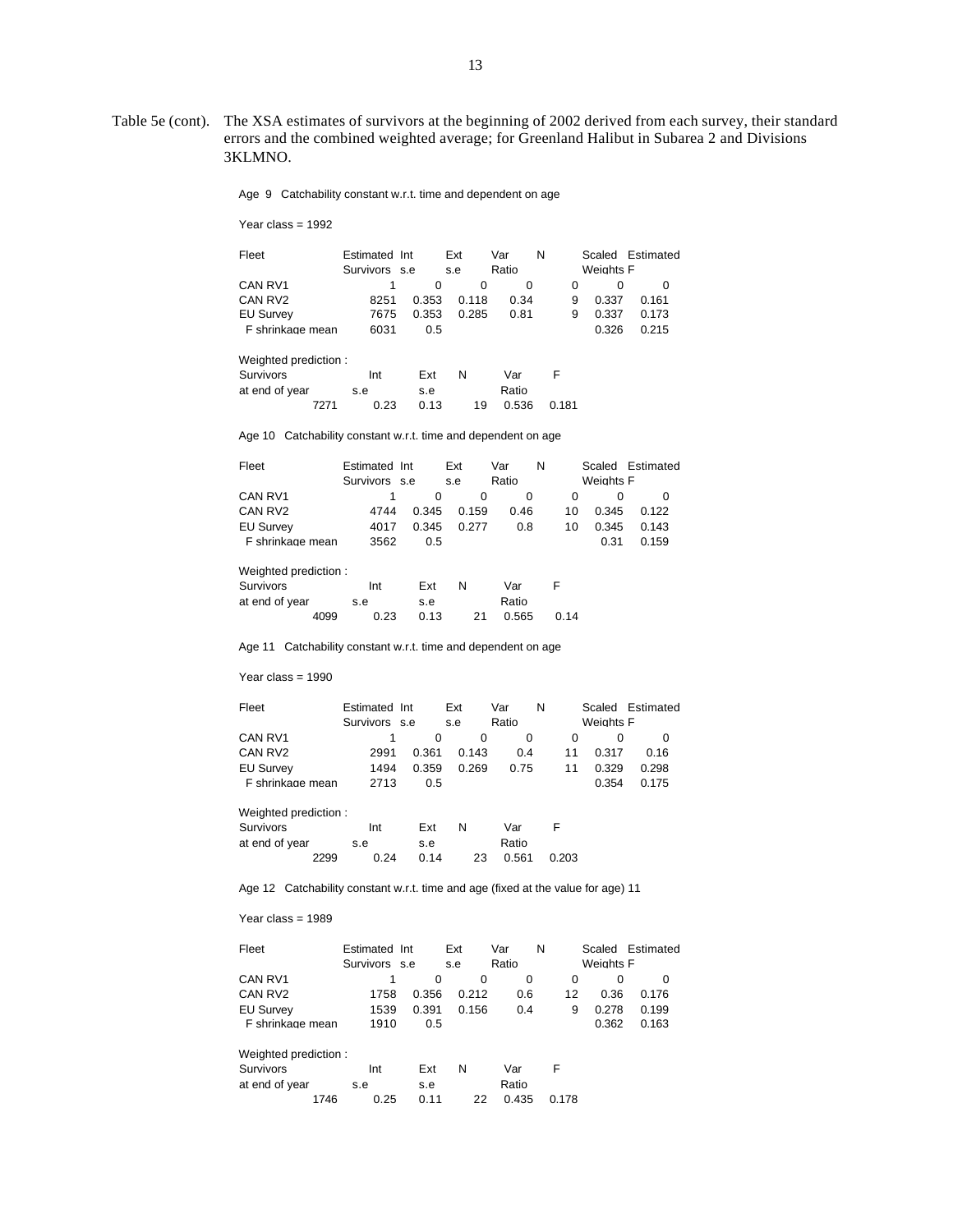Age 9 Catchability constant w.r.t. time and dependent on age

Year class = 1992

|                          |       |                                        | Var        | N |              |        | Scaled Estimated |
|--------------------------|-------|----------------------------------------|------------|---|--------------|--------|------------------|
|                          |       |                                        | Ratio      |   |              |        |                  |
|                          | 0     | $\Omega$                               |            |   |              |        |                  |
| 8251                     | 0.353 | 0.118                                  |            |   |              | 0.337  | 0.161            |
|                          | 0.353 | 0.285                                  |            |   |              | 0.337  | 0.173            |
| F shrinkage mean<br>6031 | 0.5   |                                        |            |   |              | 0.326  | 0.215            |
|                          |       | Estimated Int<br>Survivors s.e<br>7675 | Ext<br>s.e |   | 0.34<br>0.81 | 9<br>9 | Weights F        |

| Weighted prediction: |      |      |      |    |       |       |
|----------------------|------|------|------|----|-------|-------|
| Survivors            |      | Int  | Ext  | N  | Var   |       |
| at end of year       |      | s.e  | s.e  |    | Ratio |       |
|                      | 7271 | 0.23 | 0.13 | 19 | 0.536 | 0.181 |

Age 10 Catchability constant w.r.t. time and dependent on age

| Fleet                | Estimated Int |       | Ext   | Var   | N  |           | Scaled Estimated |
|----------------------|---------------|-------|-------|-------|----|-----------|------------------|
|                      | Survivors s.e |       | s.e   | Ratio |    | Weights F |                  |
| CAN RV1              |               | 0     | 0     | 0     |    | 0<br>0    |                  |
| CAN RV <sub>2</sub>  | 4744          | 0.345 | 0.159 | 0.46  | 10 | 0.345     | 0.122            |
| <b>EU Survey</b>     | 4017          | 0.345 | 0.277 | 0.8   | 10 | 0.345     | 0.143            |
| F shrinkage mean     | 3562          | 0.5   |       |       |    | 0.31      | 0.159            |
| Weighted prediction: |               |       |       |       |    |           |                  |

| Survivors      |      | Int  | Ext  | N  | Var   | Е    |
|----------------|------|------|------|----|-------|------|
| at end of year |      | s.e  | s.e  |    | Ratio |      |
|                | 4099 | 0.23 | 0.13 | 21 | 0.565 | 0.14 |

Age 11 Catchability constant w.r.t. time and dependent on age

Year class = 1990

| Fleet               | Estimated Int |       | Ext        | Var   | N  |                  | Scaled Estimated |
|---------------------|---------------|-------|------------|-------|----|------------------|------------------|
|                     | Survivors s.e |       | s.e        | Ratio |    | <b>Weights F</b> |                  |
| CAN RV1             |               |       | $^{\circ}$ |       |    |                  |                  |
| CAN RV <sub>2</sub> | 2991          | 0.361 | 0.143      | 0.4   | 11 | 0.317            | 0.16             |
| <b>EU Survey</b>    | 1494          | 0.359 | 0.269      | 0.75  | 11 | 0.329            | 0.298            |
| F shrinkage mean    | 2713          | 0.5   |            |       |    | 0.354            | 0.175            |

| Weighted prediction: |      |      |      |    |       |       |
|----------------------|------|------|------|----|-------|-------|
| Survivors            |      | Int  | Ext  | N  | Var   | Е     |
| at end of year       |      | s.e  | s.e  |    | Ratio |       |
|                      | 2299 | 0.24 | 0.14 | 23 | 0.561 | 0.203 |

Age 12 Catchability constant w.r.t. time and age (fixed at the value for age) 11

| Fleet                | Estimated Int |       | Ext   | Var   | N     |           | Scaled Estimated |
|----------------------|---------------|-------|-------|-------|-------|-----------|------------------|
|                      | Survivors s.e |       | s.e   | Ratio |       | Weights F |                  |
| CAN RV1              |               | 0     | 0     | 0     | 0     | 0         | 0                |
| CAN RV <sub>2</sub>  | 1758          | 0.356 | 0.212 | 0.6   | 12    | 0.36      | 0.176            |
| <b>EU Survey</b>     | 1539          | 0.391 | 0.156 | 0.4   | 9     | 0.278     | 0.199            |
| F shrinkage mean     | 1910          | 0.5   |       |       |       | 0.362     | 0.163            |
| Weighted prediction: |               |       |       |       |       |           |                  |
| Survivors            | Int           | Ext   | N     | Var   | F     |           |                  |
| at end of year       | s.e           | s.e   |       | Ratio |       |           |                  |
| 1746                 | 0.25          | 0.11  | 22    | 0.435 | 0.178 |           |                  |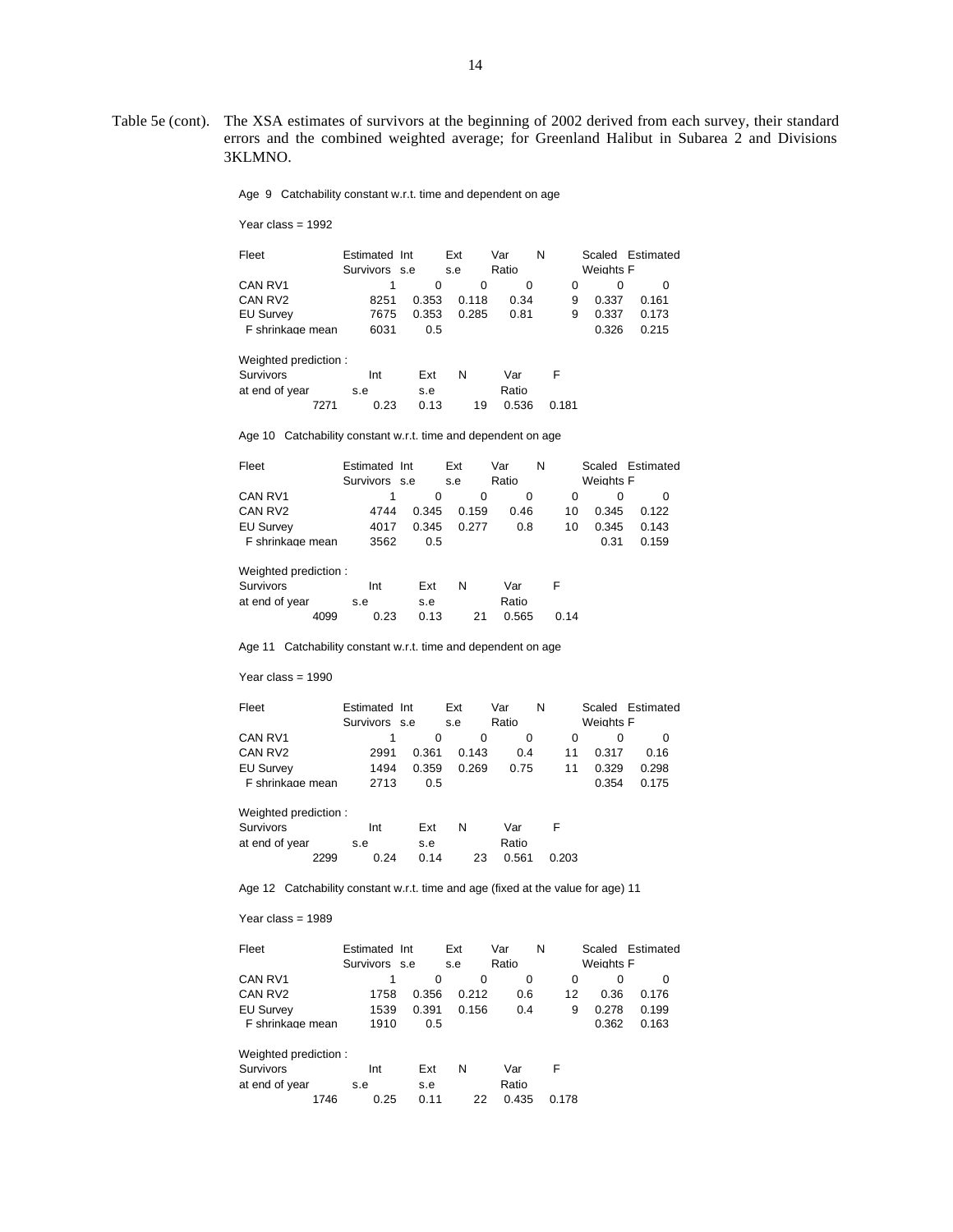Age 13 Catchability constant w.r.t. time and age (fixed at the value for age) 11

| Fleet                | Estimated Int<br>Survivors s.e |       | Ext<br>s.e | Var<br>Ratio | N  | Scaled<br>Weights F | Estimated |
|----------------------|--------------------------------|-------|------------|--------------|----|---------------------|-----------|
| CAN RV1              |                                | 0     | 0          | 0            | 0  | 0                   | 0         |
| CAN RV2              | 1005                           | 0.355 | 0.269      | 0.76         | 13 | 0.375               | 0.23      |
| <b>EU Survey</b>     | 819                            | 0.398 | 0.305      | 0.77         | 9  | 0.244               | 0.275     |
| F shrinkage mean     | 1232                           | 0.5   |            |              |    | 0.381               | 0.191     |
| Weighted prediction: |                                |       |            |              |    |                     |           |

| Survivors      |      | Int  | Ext  | <b>N</b> | Var            |  |
|----------------|------|------|------|----------|----------------|--|
| at end of year |      | s.e  | s.e  |          | Ratio          |  |
|                | 1033 | 0.25 | 0.16 |          | 23 0.625 0.224 |  |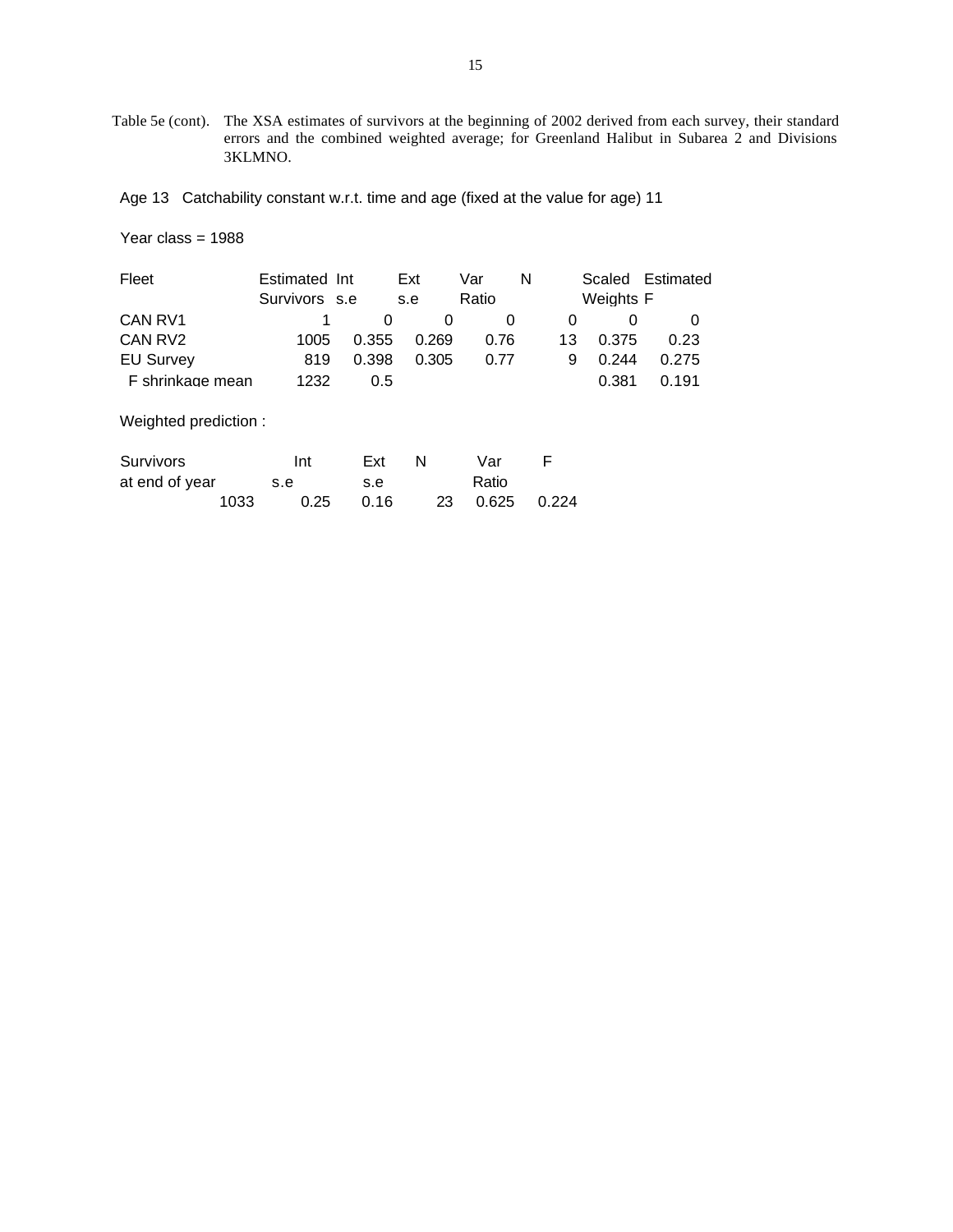Table 6. The estimates of fishing mortality at age derived from an XSA model fitted to the data for Greenland Halibut in Subarea 2 and Divisions 3KLMNO.

Run title : G. halibut SA2+3KLMNO Index file: (Combined sexes with plus group)

At 12/06/2002 14:25

Terminal Fs derived using XSA with final year & oldest age shrinkage.

| Table 8 Fishing mortality (F) at age |        |               |        |                                                                       |        |        |        |        |                               |        |                   |
|--------------------------------------|--------|---------------|--------|-----------------------------------------------------------------------|--------|--------|--------|--------|-------------------------------|--------|-------------------|
| <b>YEAR</b>                          | 1975   | 1976          | 1977   | 1978                                                                  | 1979   | 1980   | 1981   |        |                               |        |                   |
| AGE                                  |        |               |        |                                                                       |        |        |        |        |                               |        |                   |
| 1                                    | 0      | 0             | 0      | 0                                                                     | 0      | 0      | 0      |        |                               |        |                   |
| $\overline{\mathbf{c}}$              | 0      | 0             | 0      | 0                                                                     | 0      | 0      | 0      |        |                               |        |                   |
| 3                                    | 0      | 0             | 0      | 0                                                                     | 0      | 0      | 0      |        |                               |        |                   |
| 4                                    | 0      | 0             | 0      | 0                                                                     | 0      | 0      | 0      |        |                               |        |                   |
| 5                                    | 0.0067 | 0.0003        | 0.008  | 0.0487                                                                | 0.0553 | 0.0046 | 0.0205 |        |                               |        |                   |
| 6                                    | 0.0994 | 0.015         | 0.1297 | 0.1685                                                                | 0.1965 | 0.0626 | 0.1296 |        |                               |        |                   |
| 7                                    | 0.3085 | 0.1582        | 0.3971 | 0.3604                                                                | 0.4179 | 0.3257 | 0.4637 |        |                               |        |                   |
| 8                                    | 0.4653 | 0.5371        | 0.6464 | 0.5408                                                                | 0.4503 | 0.6504 | 0.888  |        |                               |        |                   |
| 9                                    | 0.5914 | 0.7993        | 0.636  | 0.5671                                                                | 0.1453 | 0.9445 | 0.6893 |        |                               |        |                   |
| 10                                   | 0.5829 | 0.795         | 0.5139 | 0.76                                                                  | 0.1702 | 0.9817 | 0.3805 |        |                               |        |                   |
| 11                                   | 0.4086 | 0.6435        | 0.1602 | 0.881                                                                 | 0.325  | 0.6486 | 0.1466 |        |                               |        |                   |
| 12                                   | 0.3363 | 0.2591        | 0.1899 | 0.4368                                                                | 0.4397 | 0.2347 | 0.17   |        |                               |        |                   |
| 13                                   | 0.3749 | 0.4547        | 0.1758 | 0.5732                                                                | 0.3021 | 0.2743 | 0.1149 |        |                               |        |                   |
| +gp                                  | 0.3749 | 0.4547        | 0.1758 | 0.5732                                                                | 0.3021 | 0.2743 | 0.1149 |        |                               |        |                   |
| <b>FBAR 5-10</b>                     | 0.3424 | 0.3842        | 0.3885 | 0.4076                                                                | 0.2392 | 0.4949 | 0.4286 |        |                               |        |                   |
|                                      |        |               |        |                                                                       |        |        |        |        |                               |        |                   |
| <b>YEAR</b>                          | 1982   | 1983          | 1984   | 1985                                                                  | 1986   | 1987   | 1988   | 1989   | 1990                          | 1991   |                   |
| AGE                                  |        |               |        |                                                                       |        |        |        |        |                               |        |                   |
| 1                                    | 0      | 0             | 0      | 0                                                                     | 0      | 0      | 0      | 0      | 0                             | 0      |                   |
| $\overline{\mathbf{c}}$              | 0      | 0             | 0      | 0                                                                     | 0      | 0      | 0      | 0      | 0                             | 0      |                   |
| 3                                    | 0      | 0             | 0      | 0                                                                     | 0      | 0      | 0      | 0      | 0                             | 0      |                   |
| 4                                    | 0      | 0             | 0      | 0                                                                     | 0      | 0      | 0      | 0      | 0.0012                        | 0.0032 |                   |
| 5                                    | 0.0079 | 0.0173        | 0.017  | 0.037                                                                 | 0.0052 | 0.0023 | 0.0047 | 0.0026 | 0.0141                        | 0.0441 |                   |
| 6                                    | 0.0699 | 0.1379        | 0.0734 | 0.1312                                                                | 0.0535 | 0.0444 | 0.0669 | 0.039  | 0.1249                        | 0.1305 |                   |
| 7                                    | 0.2699 | 0.4736        | 0.3519 | 0.27                                                                  | 0.2316 | 0.3998 | 0.2707 | 0.2211 | 0.3697                        | 0.38   |                   |
| 8                                    | 0.5507 | 0.5977        | 0.8673 | 0.3689                                                                | 0.3945 | 0.5862 | 0.2731 | 0.2224 | 0.3643                        | 0.6291 |                   |
| 9                                    | 0.7773 | 0.442         | 0.7839 | 0.3608                                                                | 0.2597 | 0.3989 | 0.1512 | 0.139  | 0.3424                        | 0.7083 |                   |
| 10                                   | 0.6422 | 0.3292        | 0.4659 | 0.201                                                                 | 0.1998 | 0.2361 | 0.1034 | 0.1264 | 0.4018                        | 0.6084 |                   |
| 11                                   | 0.4759 | 0.1468        | 0.3286 | 0.096                                                                 | 0.1388 | 0.2488 | 0.0797 | 0.1339 | 0.2989                        | 0.542  |                   |
| 12                                   | 0.2142 | 0.0997        | 0.1417 | 0.1228                                                                | 0.1147 | 0.235  | 0.0991 | 0.1446 | 0.4362                        | 0.5617 |                   |
| 13                                   | 0.3007 | 0.1287        | 0.1968 | 0.1201                                                                | 0.1198 | 0.2726 | 0.1315 | 0.1932 | 0.3695                        | 0.5466 |                   |
| $+qp$                                | 0.3007 | 0.1287        | 0.1968 | 0.1201                                                                | 0.1198 | 0.2726 | 0.1315 | 0.1932 | 0.3695                        | 0.5466 |                   |
| <b>FBAR 5-10</b>                     | 0.3863 | 0.3329        | 0.4265 | 0.2281                                                                | 0.1907 | 0.2779 | 0.145  | 0.1251 | 0.2695                        | 0.4167 |                   |
|                                      |        |               |        |                                                                       |        |        |        |        |                               |        |                   |
| YEAR                                 | 1992   | 1993          | 1994   | 1995                                                                  | 1996   | 1997   | 1998   | 1999   | 2000                          |        | 2001 FBAR 99-2001 |
| AGE                                  |        |               |        |                                                                       |        |        |        |        |                               |        |                   |
| $\mathbf{1}$                         | 0      | 0             | 0      | 0                                                                     | 0      | 0      | 0      | 0      | 0                             | 0      | 0                 |
| $\overline{\mathbf{c}}$              | 0      | 0             | 0      | 0                                                                     | 0      | 0      | 0      | 0      | 0                             | 0      | 0                 |
| 3                                    | 0      | 0             | 0      | 0                                                                     | 0      | 0      | 0      | 0      | 0                             | 0      | 0                 |
| 4                                    | 0.0172 | 0.0163        | 0.1021 | 0.0068                                                                | 0.0032 | 0.003  | 0.0034 | 0.0017 | 0.0025                        | 0.0077 | 0.0039            |
| 5                                    | 0.0783 | 0.2115        | 0.3985 | 0.0335                                                                | 0.0439 | 0.0398 | 0.0399 | 0.0164 | 0.014                         | 0.0418 | 0.0241            |
| 6                                    |        | 0.2357 0.4763 |        | 0.6453  0.0887  0.1741  0.1482  0.1518  0.0815  0.1259  0.107  0.1048 |        |        |        |        |                               |        |                   |
| 7                                    | 0.6035 | 0.7478        | 0.7365 | 0.2538                                                                | 0.3695 | 0.4113 | 0.3159 | 0.3839 | 0.4952                        | 0.2221 | 0.3671            |
| 8                                    | 0.7424 | 0.8778        | 0.7274 | 0.2933                                                                | 0.2369 | 0.3214 | 0.3579 | 0.353  | 0.2472                        | 0.2447 | 0.2816            |
| 9                                    | 0.5609 | 0.7162        | 0.5866 | 0.2605                                                                | 0.2068 | 0.2161 | 0.2315 | 0.2728 | 0.1423                        | 0.1814 | 0.1988            |
| 10                                   | 0.3717 | 0.4933        | 0.3621 | 0.1873                                                                | 0.1683 | 0.1959 | 0.1508 | 0.1486 | 0.13                          | 0.1399 | 0.1395            |
| 11                                   | 0.326  | 0.3993        | 0.4216 | 0.1823                                                                | 0.2271 | 0.2064 | 0.1796 | 0.1347 | 0.1229                        | 0.2034 | 0.1536            |
| 12                                   | 0.4272 | 0.5951        | 0.2741 | 0.2429                                                                | 0.1803 | 0.1932 | 0.1136 | 0.217  | 0.1101                        | 0.1776 | 0.1682            |
| 13                                   | 0.3553 | 0.4366        | 0.4    | 0.2602                                                                | 0.1935 | 0.153  | 0.1024 | 0.1419 | 0.1333                        | 0.2243 | 0.1665            |
| +gp                                  | 0.3553 | 0.4366        | 0.4    | 0.2602                                                                | 0.1935 | 0.153  | 0.1024 | 0.1419 | 0.1333                        | 0.2243 |                   |
| <b>FBAR 5-10</b>                     | 0.4321 | 0.5871        | 0.5761 | 0.1862                                                                | 0.1999 | 0.2221 |        |        | 0.208 0.20937 0.19243 0.15615 |        |                   |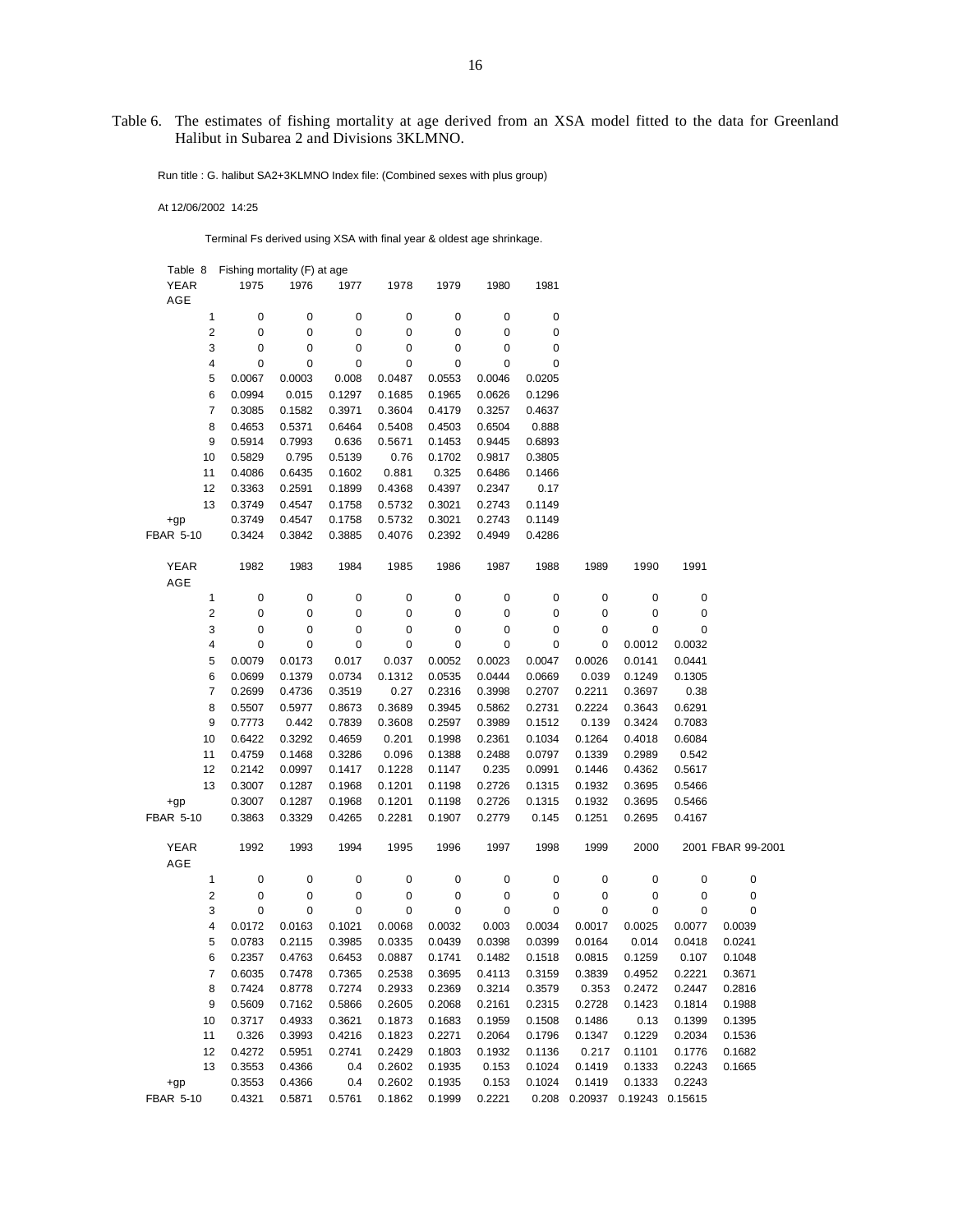# Table 7. The estimates of population numbers at age derived from an XSA model fitted to the data for Greenland Halibut in Subarea 2 and Divisions 3KLMNO.

Run title : G. halibut SA2+3KLMNO Index file: (Combined sexes with plus group)

At 12/06/2002 14:25

Terminal Fs derived using XSA with final year & oldest age shrinkage.

| Table 10                 | Stock number at age (start of year) |        |        |        |        | Numbers*10**-3 |                |        |        |                        |        |                 |
|--------------------------|-------------------------------------|--------|--------|--------|--------|----------------|----------------|--------|--------|------------------------|--------|-----------------|
| <b>YEAR</b>              | 1975                                | 1976   | 1977   | 1978   | 1979   | 1980           | 1981           |        |        |                        |        |                 |
| AGE                      |                                     |        |        |        |        |                |                |        |        |                        |        |                 |
| 1                        | 109108                              | 112118 | 104357 | 83640  | 100395 | 131967         | 134125         |        |        |                        |        |                 |
| 2                        | 126352                              | 89330  | 91794  | 85440  | 68479  | 82196          | 108045         |        |        |                        |        |                 |
| 3                        | 110175                              | 103448 | 73137  | 75155  | 69953  | 56066          | 67297          |        |        |                        |        |                 |
| 4                        | 67978                               | 90204  | 84696  | 59880  | 61532  | 57272          | 45903          |        |        |                        |        |                 |
| 5                        | 55517                               | 55656  | 73853  | 69344  | 49025  | 50378          | 46891          |        |        |                        |        |                 |
| 6                        | 32918                               | 45152  | 45552  | 59982  | 54075  | 37980          | 41057          |        |        |                        |        |                 |
| 7                        | 23937                               | 24400  | 36415  | 32759  | 41495  | 36377          | 29208          |        |        |                        |        |                 |
| 8                        | 14721                               | 14395  | 17053  | 20044  | 18705  | 22370          | 21503          |        |        |                        |        |                 |
| 9                        | 9805                                | 7568   | 6888   | 7315   | 9555   | 9762           | 9557           |        |        |                        |        |                 |
| 10                       | 4224                                | 4444   | 2786   | 2985   | 3397   | 6765           | 3108           |        |        |                        |        |                 |
| 11                       | 2313                                | 1931   | 1643   | 1364   | 1143   | 2346           | 2075           |        |        |                        |        |                 |
| 12                       | 522                                 | 1259   | 831    | 1146   | 463    | 676            | 1004           |        |        |                        |        |                 |
| 13                       | 986                                 | 306    | 795    | 562    | 606    | 244            | 438            |        |        |                        |        |                 |
|                          | 1010                                | 159    | 573    | 646    | 1196   | 124            | 700            |        |        |                        |        |                 |
| $+qp$                    |                                     |        |        |        |        |                |                |        |        |                        |        |                 |
| <b>TOTAL</b>             | 559567                              | 550368 | 540374 | 500264 | 480019 | 494523         | 510911         |        |        |                        |        |                 |
| <b>YEAR</b>              | 1982                                | 1983   | 1984   | 1985   | 1986   | 1987           | 1988           | 1989   | 1990   | 1991                   |        |                 |
| AGE                      |                                     |        |        |        |        |                |                |        |        |                        |        |                 |
| 1                        | 132278                              | 148284 | 156674 | 173392 | 193157 | 163485         | 137012         | 125597 | 125511 | 111894                 |        |                 |
| 2                        | 109812                              | 108300 | 121405 | 128274 | 141961 | 158144         | 133850         | 112176 | 102830 | 102760                 |        |                 |
| 3                        | 88460                               | 89907  | 88668  | 99398  | 105022 | 116228         | 129477         | 109587 | 91842  | 84190                  |        |                 |
| 4                        | 55098                               | 72425  | 73609  | 72595  | 81380  | 85984          | 95160          | 106007 | 89722  | 75194                  |        |                 |
| 5                        | 37582                               | 45110  | 59297  | 60266  | 59436  | 66628          | 70398          | 77910  | 86791  | 73372                  |        |                 |
| 6                        | 37610                               | 30526  | 36299  | 47732  | 47548  | 48409          | 54427          | 57369  | 63624  | 70061                  |        |                 |
| $\overline{\mathcal{I}}$ | 29527                               | 28712  | 21774  | 27616  | 34276  | 36902          | 37913          | 41678  | 45171  | 45976                  |        |                 |
| 8                        | 15040                               | 18457  | 14640  | 12539  | 17260  | 22262          | 20256          | 23679  | 27355  | 25553                  |        |                 |
| 9                        | 7244                                | 7099   | 8313   | 5035   | 7099   | 9525           | 10142          | 12621  | 15520  | 15558                  |        |                 |
| 10                       | 3927                                | 2726   | 3736   | 3108   | 2874   | 4483           | 5233           | 7138   | 8992   | 9022                   |        |                 |
| 11                       | 1739                                | 1692   | 1606   | 1920   | 2081   | 1927           | 2899           | 3864   | 5150   | 4926                   |        |                 |
| 12                       | 1468                                | 885    | 1196   | 946    | 1428   | 1483           | 1230           | 2191   | 2767   | 3127                   |        |                 |
| 13                       | 694                                 | 970    | 656    | 850    | 685    | 1042           | 960            | 912    | 1553   | 1465                   |        |                 |
|                          | 807                                 | 1595   | 1126   | 837    | 1141   | 1607           | 1153           | 444    | 1129   | 1096                   |        |                 |
| $+qp$                    |                                     |        |        |        |        |                |                |        |        |                        |        |                 |
| <b>TOTAL</b>             | 521287                              | 556689 | 588999 | 634508 | 695348 | 718109         | 700109         | 681174 | 667957 | 624195                 |        |                 |
| <b>YEAR</b>              | 1992                                | 1993   | 1994   | 1995   | 1996   | 1997           | 1998           | 1999   | 2000   | 2001                   |        | 2002 GMST 75-99 |
| AGE                      |                                     |        |        |        |        |                |                |        |        |                        |        |                 |
| 1                        | 95644                               | 120417 | 225298 | 326001 | 358815 | 221755         | 223226         | 104023 | 234381 | 554024                 | 0      | 145631          |
| $\overline{\mathbf{c}}$  | 91611                               | 78307  | 98589  | 184458 | 266907 | 293773         | 181558         | 182762 | 85167  | 191895                 | 453606 | 121129          |
| 3                        | 84133                               | 75005  | 64112  | 80718  | 151022 | 218525         | 240521         | 148647 | 149633 | 69729                  | 157114 | 97965           |
| 4                        | 68929                               | 68882  | 61409  | 52491  | 66086  | 123646         | 178913         | 196922 | 121702 | 122509                 | 57090  | 78360           |
| 5                        | 61365                               | 55472  | 55482  | 45396  | 42684  | 53935          | 100930         | 145982 | 160957 | 99396                  | 99539  | 61094           |
| 6                        | 57483                               | 46459  | 36757  | 30495  | 35943  | 33445          | 42436          | 79400  | 117576 | 129945                 | 78048  | 45384           |
| 7                        | 50344                               | 37180  | 23625  | 15784  | 22848  | 24726          | 23610          | 29852  | 59917  | 84877                  | 95596  | 30922           |
| 8                        | 25741                               | 22543  | 14410  | 9261   | 10027  | 12927          | 13417          | 14094  | 16649  | 29896                  | 55654  | 17234           |
| 9                        | 11152                               | 10032  | 7673   | 5701   | 5655   | 6477           | 7675           | 7680   | 8107   | 10646                  | 19165  | 8472            |
| 10                       | 6273                                | 5211   | 4013   | 3494   | 3597   | 3765           | 4273           | 4985   | 4787   | 5757                   | 7271   | 4307            |
| 11                       | 4020                                | 3542   | 2605   | 2288   | 2372   | 2489           | 2534           | 3009   | 3518   | 3441                   | 4099   | 2364            |
| 12                       | 2346                                | 2376   | 1945   | 1399   | 1561   | 1548           | 1658           | 1734   | 2153   | 2547                   | 2299   | 1340            |
| 13                       | 1460                                | 1253   | 1073   | 1211   | 899    | 1067           | 1044           | 1211   | 1142   | 1579                   | 1746   | 842             |
| $+qp$                    | 1229                                | 564    | 715    | 964    | 556    | 690            | 577            | 1257   | 917    | 1280                   | 1871   |                 |
| <b>TOTAL</b>             | 561729                              | 527241 | 597706 | 759660 | 968972 |                | 998768 1022372 | 921556 |        | 966606 1307521 1033098 |        |                 |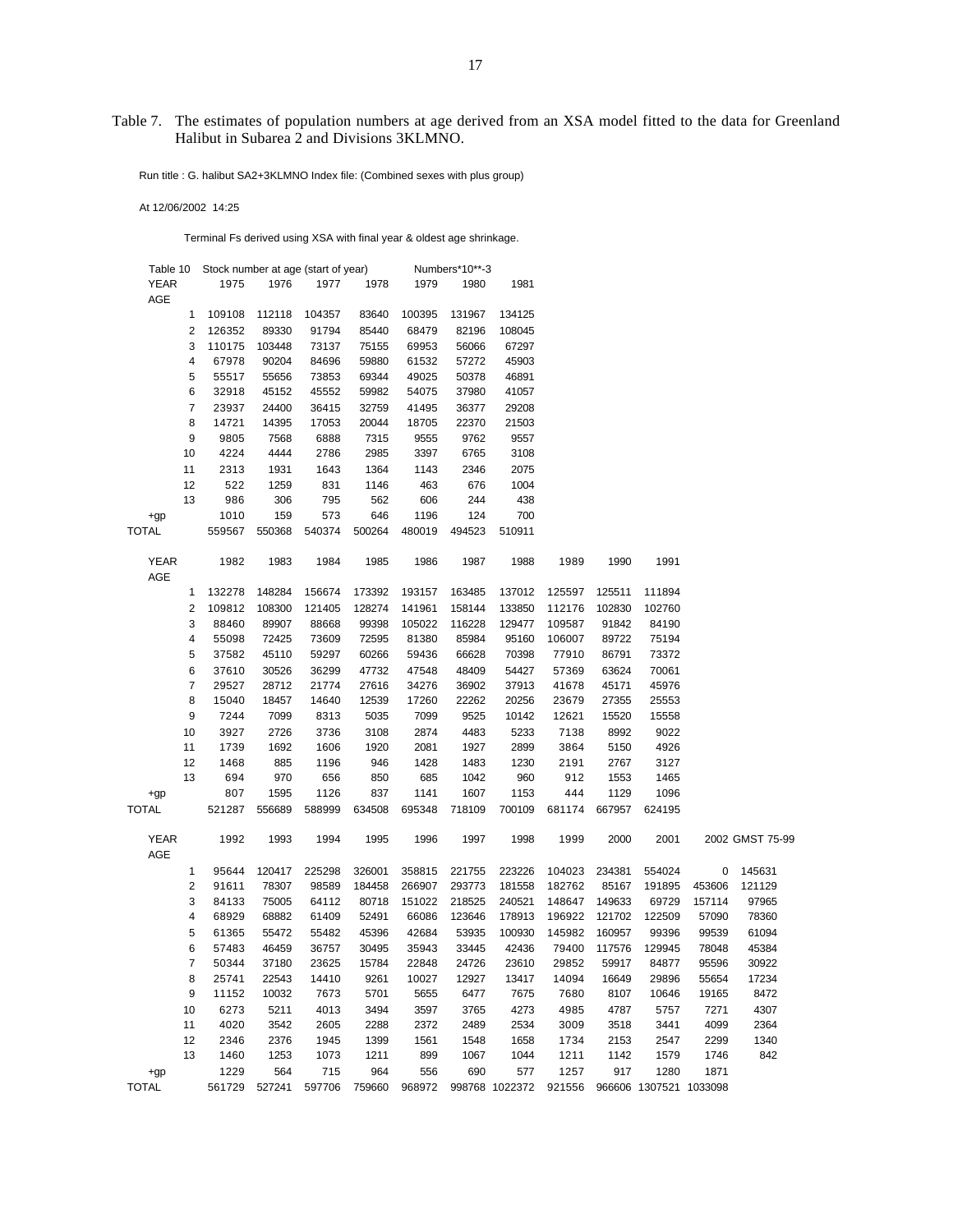|      |        |        | RECRUITS TOTALBIO TOTSPBIO LANDINGS YIELD/SSE FBAR 5-10 |       |        |        |
|------|--------|--------|---------------------------------------------------------|-------|--------|--------|
|      | Age 1  |        |                                                         |       |        |        |
| 1975 | 109108 | 141686 | 26989                                                   | 28814 | 1.0676 | 0.3424 |
| 1976 | 112118 | 141876 | 21277                                                   | 24611 | 1.1567 | 0.3842 |
| 1977 | 104357 | 165460 | 19912                                                   | 32048 | 1.6095 | 0.3885 |
| 1978 | 83640  | 174647 | 20135                                                   | 39070 | 1.9404 | 0.4076 |
| 1979 | 100395 | 169711 | 21773                                                   | 34104 | 1.5664 | 0.2392 |
| 1980 | 131967 | 132675 | 15426                                                   | 32867 | 2.1306 | 0.4949 |
| 1981 | 134125 | 120218 | 21208                                                   | 30754 | 1.4501 | 0.4286 |
| 1982 | 132278 | 124234 | 25331                                                   | 26278 | 1.0374 | 0.3863 |
| 1983 | 148284 | 126848 | 30847                                                   | 27861 | 0.9032 | 0.3329 |
| 1984 | 156674 | 116236 | 26492                                                   | 26711 | 1.0082 | 0.4265 |
| 1985 | 173392 | 146151 | 26124                                                   | 20347 | 0.7789 | 0.2281 |
| 1986 | 193157 | 136007 | 29436                                                   | 17976 | 0.6107 | 0.1907 |
| 1987 | 163485 | 160100 | 35517                                                   | 32442 | 0.9134 | 0.2779 |
| 1988 | 137012 | 165733 | 38287                                                   | 19215 | 0.5019 | 0.145  |
| 1989 | 125597 | 185176 | 43328                                                   | 20034 | 0.4624 | 0.1251 |
| 1990 | 125511 | 213300 | 59059                                                   | 47454 | 0.8035 | 0.2695 |
| 1991 | 111894 | 234367 | 67027                                                   | 65008 | 0.9699 | 0.4167 |
| 1992 | 95644  | 204419 | 52925                                                   | 63193 | 1.194  | 0.4321 |
| 1993 | 120417 | 162213 | 41763                                                   | 62455 | 1.4954 | 0.5871 |
| 1994 | 225298 | 119850 | 33990                                                   | 51029 | 1.5013 | 0.5761 |
| 1995 | 326001 | 100074 | 33490                                                   | 15272 | 0.456  | 0.1862 |
| 1996 | 358815 | 107120 | 30361                                                   | 18840 | 0.6205 | 0.1999 |
| 1997 | 221755 | 112101 | 32392                                                   | 19858 | 0.6131 | 0.2221 |
| 1998 | 223226 | 142846 | 33428                                                   | 19946 | 0.5967 | 0.208  |
| 1999 | 104023 | 188578 | 38845                                                   | 24226 | 0.6237 | 0.2094 |
| 2000 | 234381 | 237823 | 39139                                                   | 34177 | 0.8732 | 0.1924 |
| 2001 | 554024 | 298126 | 40484                                                   | 38232 | 0.9444 | 0.1561 |

Table 8. The XSA summary table of population and exploitation trends.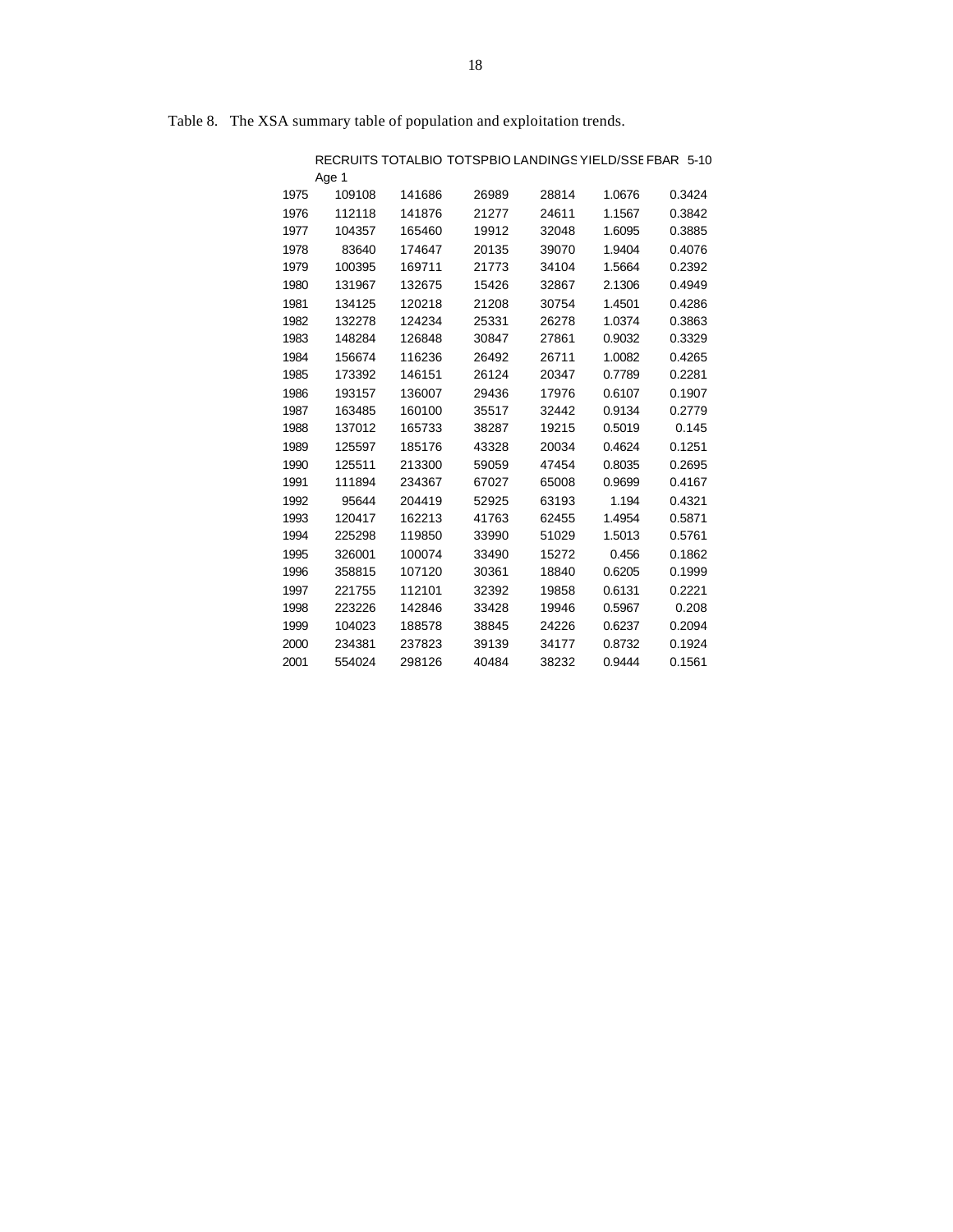Fig. 1. XSA Retrospective analysis.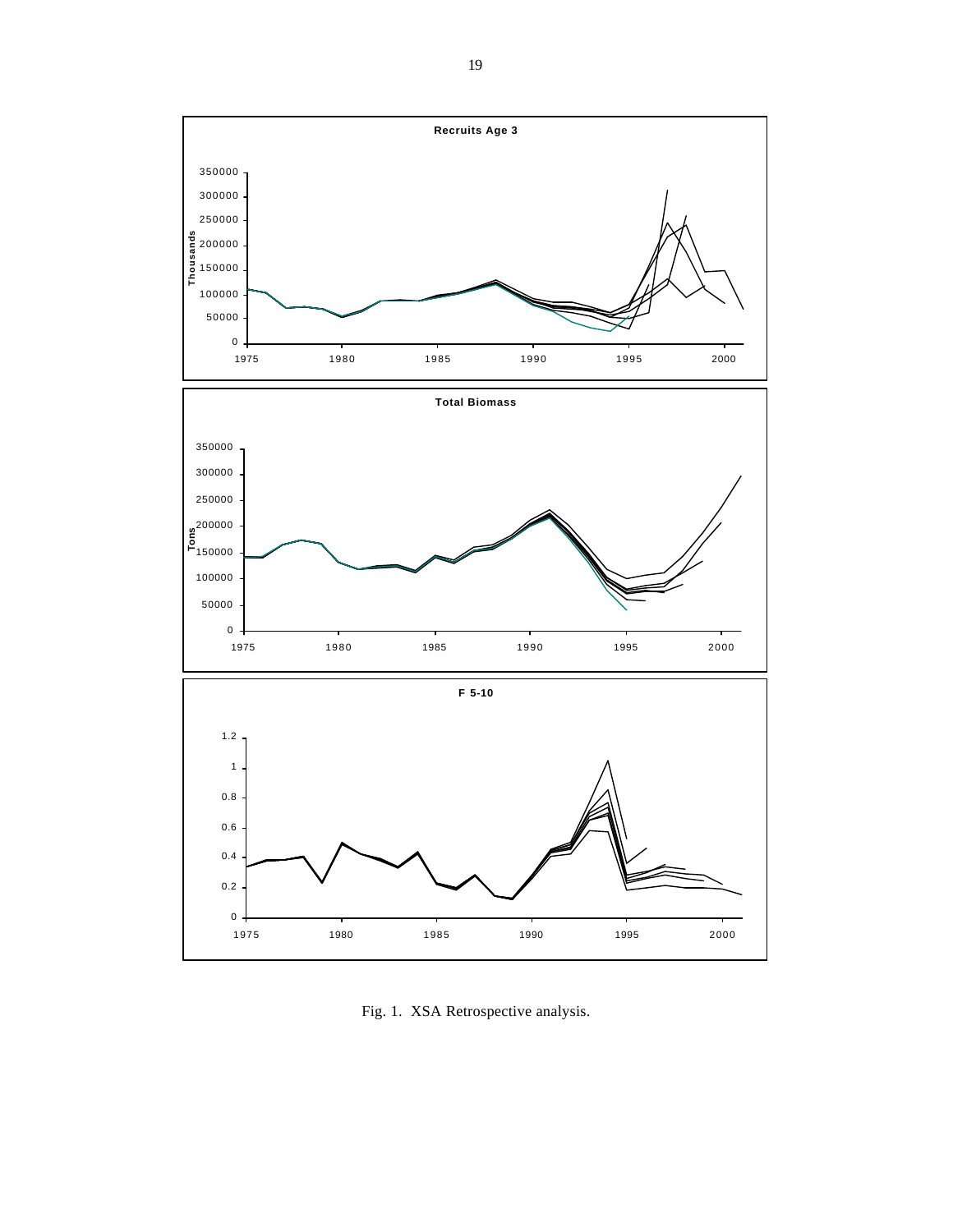

Fig. 2. The log catchability residuals for the Canadian R.V survey for the data series 1978 - 1987 and 1998 - 1999, derived from the fit of the final XSA model to the catch at age data for Greenland Halibut in Subarea 2 and Divisions 3KLMNO.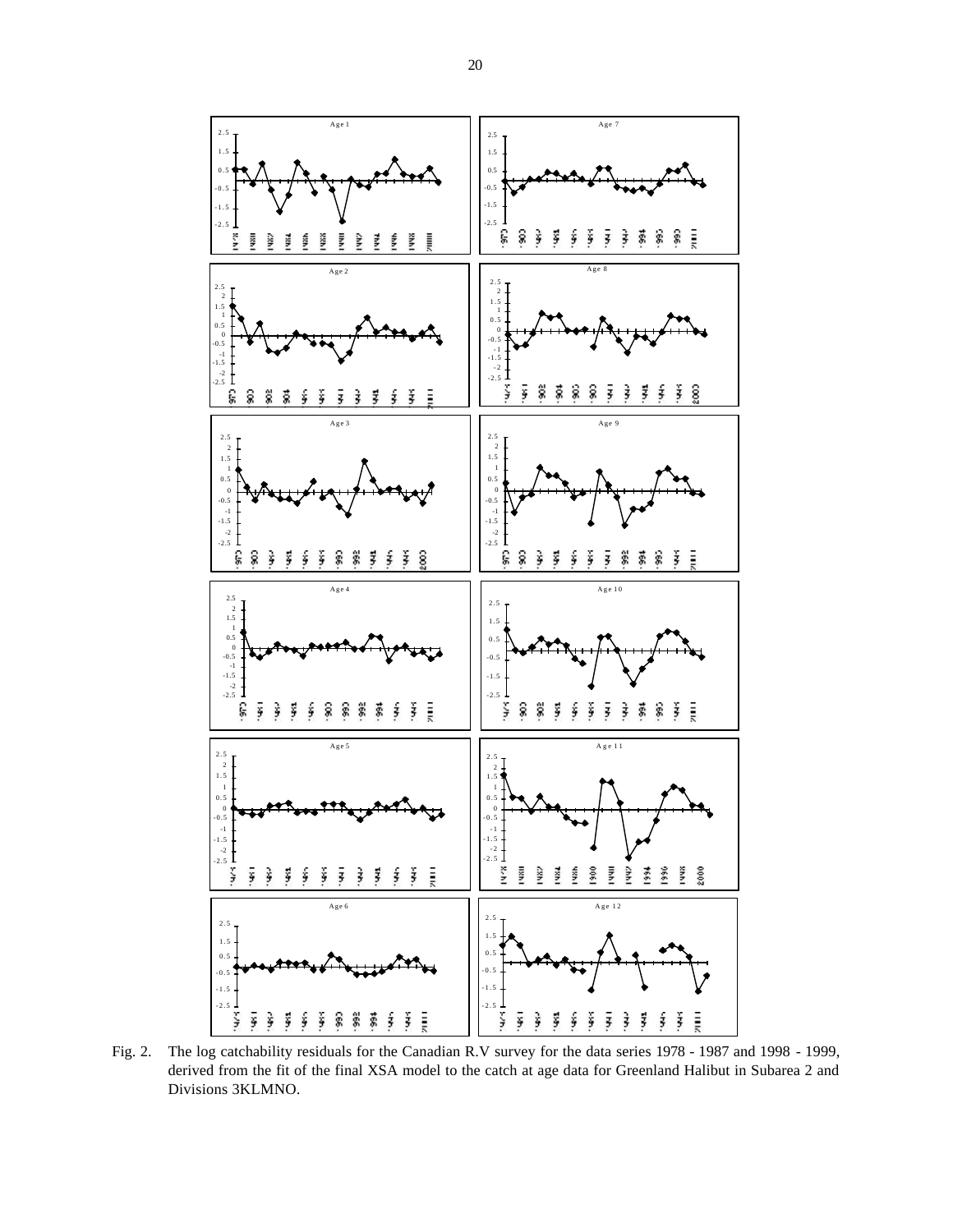

Fig. 3. The log catchability residuals for the EU R.V survey derived from the fit of the preliminary XSA based model to the catch at age data for Greenland Halibut in Subarea 2 and Divisions 3KLMNO.